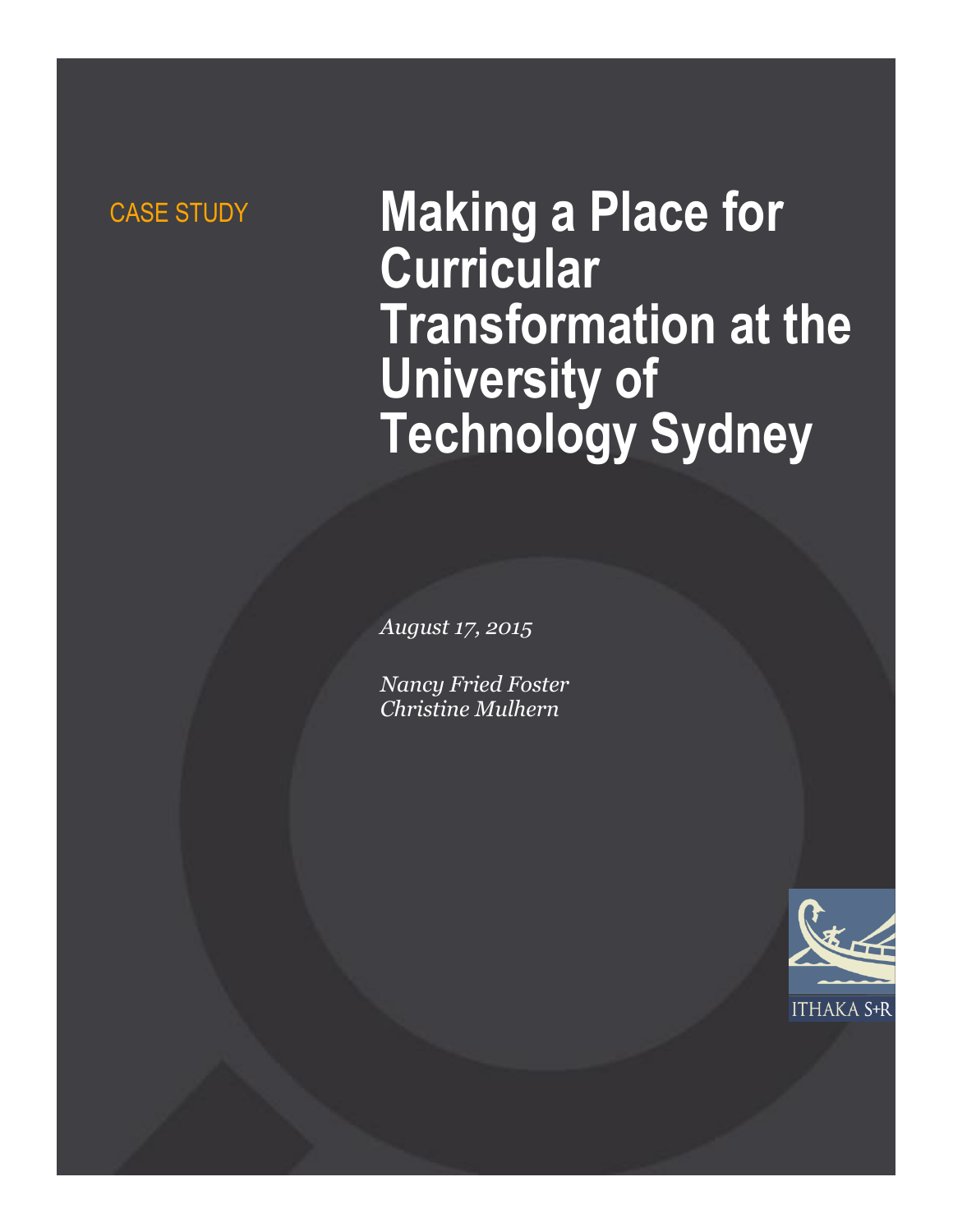

Ithaka S+R is a strategic consulting and research service provided by ITHAKA, a not-for-profit organization dedicated to helping the academic community use digital technologies to preserve the scholarly record and to advance research and teaching in sustainable ways. Ithaka S+R focuses on the transformation of scholarship and teaching in an online environment, with the goal of identifying the critical issues facing our community and acting as a catalyst for change. JSTOR, a research and learning platform, and Portico, a digital preservation service, are also part of ITHAKA.

Copyright 2015 ITHAKA. This work is licensed under a Creative Commons Attribution-NonCommercial 4.0 International License. To view a copy of the license, please see http://creativecommons.org/licenses/by-nc/4.0/.

ITHAKA is interested in disseminating this case study as widely as possible. Please contact us with any questions about using the case study: research@ithaka.org.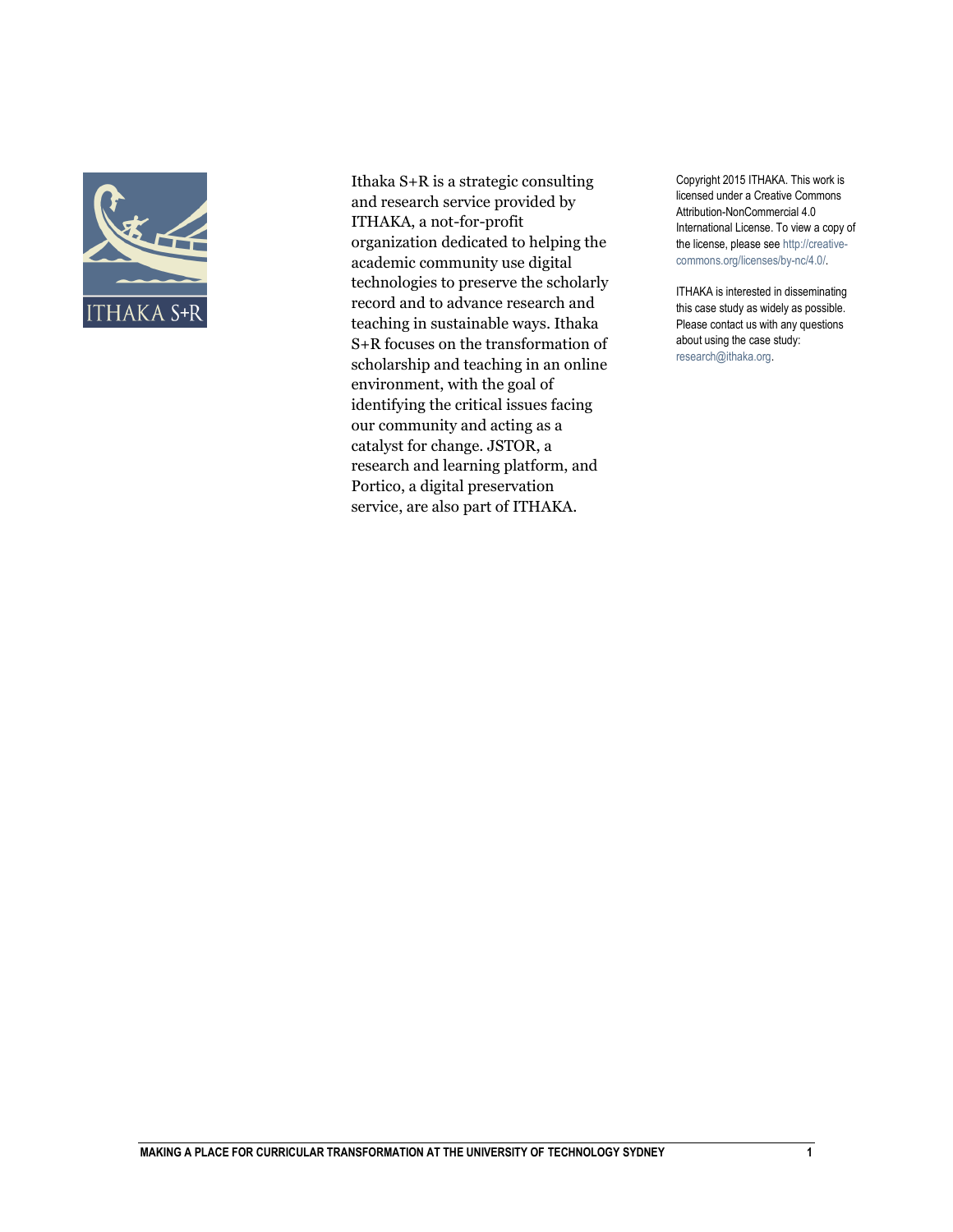### **Introduction**

The University of Technology Sydney (UTS) is committed to research and learning in technology-based disciplines, such as engineering and information technology, and fields that rely heavily on technology, such as design, architecture and building. Located in the center of Sydney, Australia, the university aims to achieve world-class status through embedding of advanced technologies across the curriculum, strong academic performance in science, engineering and technology, orientation to industry and professions, and alignment with Australian economic and educational priorities.<sup>1</sup>

Over the past eight years, UTS has pursued a plan to expand and improve its facilities while transforming its pedagogical approach. It implemented a highly interactive, practice-based learning approach across the institution while undertaking construction of seven new technology-enhanced buildings to support overall growth and programmatic change. These bold moves, conceived and implemented nearly simultaneously and increasingly integrated into one overarching enterprise, are grand and risky. But, so far, they also constitute an extremely promising effort to turn UTS into a major player in Australian higher education while preparing its graduates to be capable, knowledgeable, and attractive to employers in Australia and beyond.

Once a dingy collection of buildings from which students fled when their lectures and tutorials were done for the day, the UTS campus is now buzzing with activity morning to night as students meet and work in several bright new buildings and cleverly renovated spaces. New and refreshed spaces are designed specifically to support student learning through group work, flipped classes, and other new approaches. At the same time, these spaces advance pedagogical changes by facilitating staff innovation in the classroom while making it harder to default to large-scale lectures.<sup>2</sup>

The progress that UTS has made in its twin initiatives can be traced back several years to a compelling vision, key decisions, and the expertise and will of individuals at every level of the organization. In the beginning, UTS leaders articulated a top-down vision of student learning based on research, enhanced by technology, and enabled by purposebuilt learning environments. Then they set about to create the conditions that would enable staff to make the vision a reality from the bottom up. The key initiative,

<sup>1</sup> For information on the university's strategic direction[: http://www.uts.edu.au/about/university/uts-strategic-direction.](http://www.uts.edu.au/about/university/uts-strategic-direction)

<sup>&</sup>lt;sup>2</sup> Australian terms are used in this case study. In some cases they have a different meaning than the terms in American English. In particular, "staff" refers to faculty members, "courses" are degree programs, "subjects" are courses, faculties or faculty units are departments, and "schools" are university divisions (such as arts and sciences).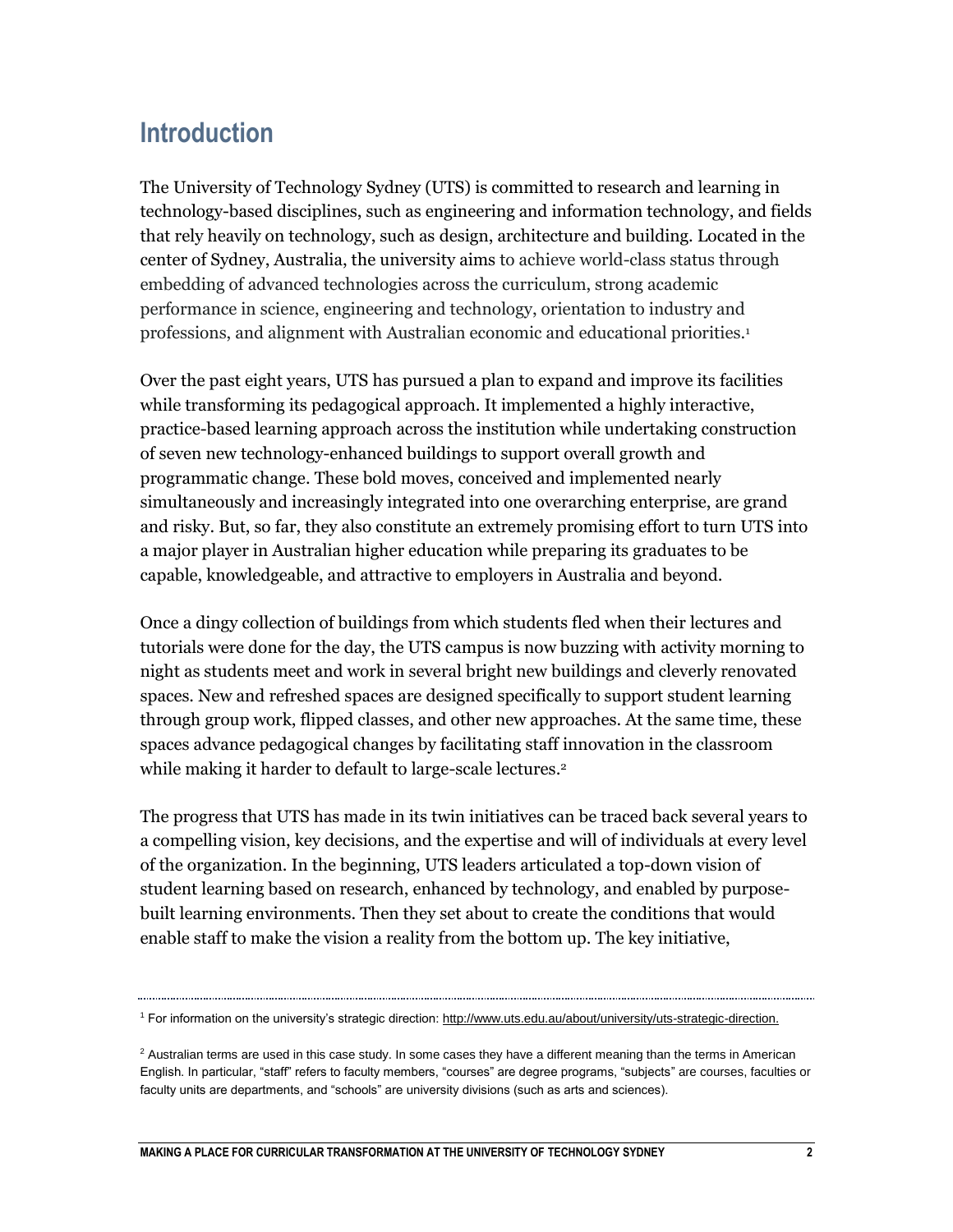Learning2014, began with a shift in the pedagogical model and some small-scale renovations. From these experiments grew the knowledge and the resolve to go big.

In April 2015 one of us (Foster) visited the University of Technology Sydney to talk with more than 20 leaders and administrators, academic and support staff, and students, to understand the origins of these initiatives and their purpose, challenges and how they have been addressed, developments thus far, and plans for the future.<sup>3</sup> In this case study we describe the changes that have taken place at UTS, the inspiration behind them, how such large changes have been effectively implemented, and their overall impact on the university.

### **Origins**

Although it can trace its history to the nineteenth century, UTS gained its current name and configuration in 1988, initially through incorporation of the former New South Wales Institute of Technology and, in 1990, by amalgamation of the Institute of Technical and Adult Teacher Education and the Kuring-gai College of Advanced Education. With more than 35,000 students, it is now one of Australia's largest universities. The university offers courses in business, communication, education, engineering, health, information technology, international studies, law, science, and design, architecture and building.

While UTS has traditionally focused on technology fields and practice-based learning, its current learning model and the vision driving the ongoing expansion of its facilities are new, dating back only about eight years. A turning point came in 2007, when the UTS Student Satisfaction Survey yielded mainly good results but indicated that learning spaces were both of "high importance" and "low performance," confirming what many had already casually observed.

### **Working Groups**

UTS had recently been awarded federal "reward funds" for its high ranking in the Teaching and Learning Performance Fund, and university management decided to allocate a proportion of these funds to projects to improve learning. They organized their approach to the improvement of learning around four main areas: students, the curriculum, learning technologies, and learning spaces. Working groups of

 $3$  We thank Shirley Alexander for her gracious hospitality in hosting this visit, which included several walking tours of the UTS campus and participation in the opening of the new Faculty of Science and Graduate School of Health building. We also thank Anna Neo for coordination of the visit and scheduling of more than 20 interviews in a very short space of time.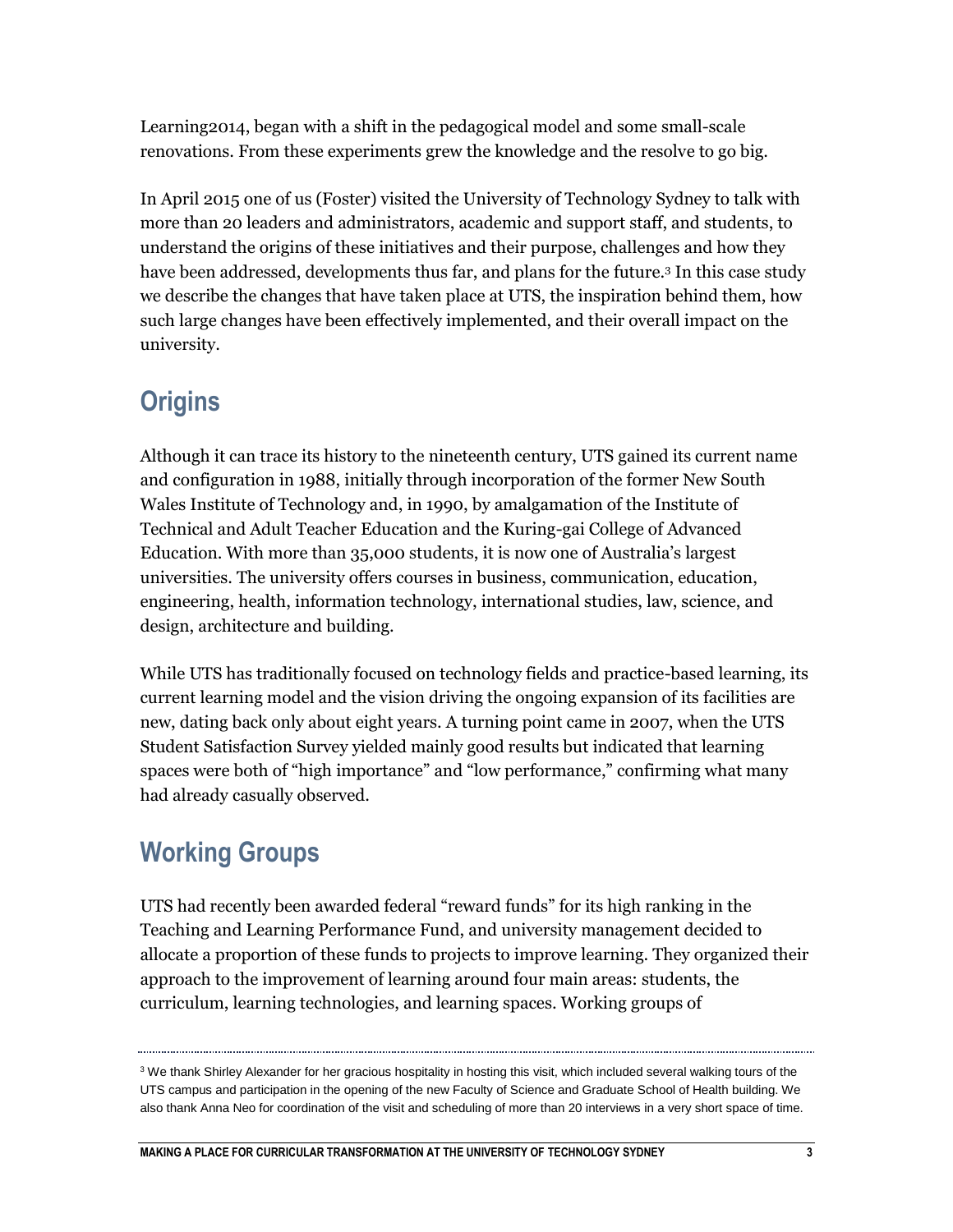administrators and staff were organized for all four areas under the management of the university's Teaching and Learning Committee, with overall leadership by Professor Shirley Alexander. The efforts of the four working groups constituted a major initiative, Learning2014, which focused on construction and renovation of learning spaces and the development of new education practices by the academic staff.

#### *Students*

In short order, the students working group reviewed enrolment and demographic data and discovered that students were, in general, not financially well-off and that a large number were employed on a full- or part-time basis. Few students remained on campus for anything other than direct instruction, and the number of days students even came to campus at all had declined from five per week to just three.

#### *Curriculum*

The curriculum working group focused on developing a curriculum based on the UTS [Model of Learning](http://www.uts.edu.au/research-and-teaching/teaching-and-learning/uts-model-learning/uts-model-learning) oriented to the preparation of students for the evolving demands of careers in technology fields. <sup>4</sup> They concluded that a shift in practice was needed in order to achieve the three cornerstones of the learning model:

- » "An integrated exposure to professional practice through dynamic and multifaceted modes of practice-oriented education"
- » "Professional practice situated in a global workplace, with international mobility and international and cultural engagement as centerpiece"
- » "Learning that is research-inspired and integrated, providing academic rigor with cutting edge technology to equip graduates for life-long learning"

The group recommended broadening the range of practice-oriented and authentic learning approaches, including work-based learning, problem-based activities, simulations, and real and virtual field trips. They also encouraged an intentional focus on the development of graduate attributes such as collaboration and communication, and international and intercultural engagement. Students would engage in more active, creative, and inquiry-based work, reflect on their own learning, and prepare for a globally connected workplace.

UTS advanced the efforts of the curriculum working group by introducing annual learning and teaching grants to support curriculum change and innovation. Larger

<sup>4</sup> See "UTS Model of Learning." [http://www.uts.edu.au/about/university/uts-strategic-direction.](http://www.uts.edu.au/about/university/uts-strategic-direction)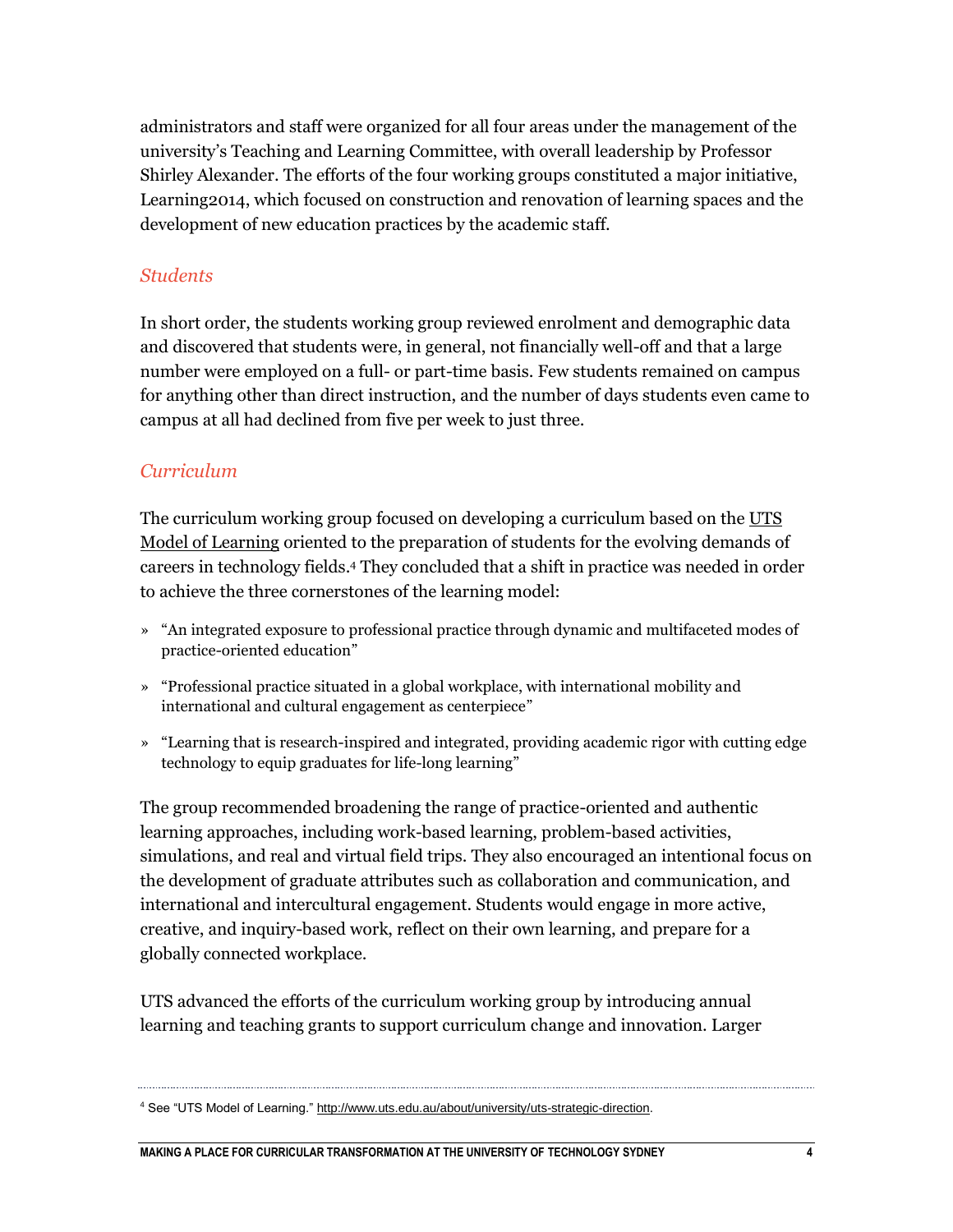grants supported teams within the faculty units to redesign courses in line with the UTS model and begin to develop graduate attributes in the curriculum of key undergraduate courses. Smaller learning and teaching grants supported academic staff to engage in bottom-up curriculum innovation in their subjects. This funding simultaneously conferred practical and symbolic support for curricular change, both providing the wherewithal for the desired changes and signaling their importance to the institution.

### *Learning Technologies*

The learning technologies group undertook the identification and implementation of digital tools that would support and enrich student learning and further improve the curriculum. The group focused on online platforms to enhance content and student engagement with instructors and peers. Its suggestions included a tool to document work-based learning and internships, software to assess graduate attributes, and an application to support self-assessments and peer review. As new technologies were introduced to support emerging educational practices, communities formed to provide technical and peer support to academic staff engaged in implementing changes in their subjects.

#### *Learning Spaces*

The learning spaces group reviewed student use of existing spaces while collecting information on exemplary learning spaces in other institutions and making recommendations based on characteristics of the university's student body and its desired curriculum. They engaged students in their review of existing spaces by having them create photo diaries that illustrated space usage, the best and worst spaces, and reasons for their preferences. The group combined student feedback with selected bestpractice designs and launched pilot projects to renovate five existing spaces. Student responses to these spaces were extremely positive, and students began to use the spaces in numbers not seen previously on the campus.<sup>5</sup>

The first four pilot projects entailed renovations of informal student learning spaces, where students meet, relax, and conduct a mix of schoolwork and other activities. A series of post-occupancy evaluations (POEs) identified both the qualities and characteristics that seemed to make the spaces successful as well as many specifics about student use of the spaces, such as peak times and popular technologies. The POEs also exposed some problems that the group addressed in future planning, such as a need for spaces for larger groups, monopolization of Internet kiosks, and excessive noise.

<sup>&</sup>lt;sup>5</sup> See "future spaces now: planting the seeds of change," University of Technology Sydney. [http://www.uts.edu.au/sites/default/files/FutureSpaces2ndEditionWeb%5B1%5D.pdf.](http://www.uts.edu.au/sites/default/files/FutureSpaces2ndEditionWeb%5B1%5D.pdf)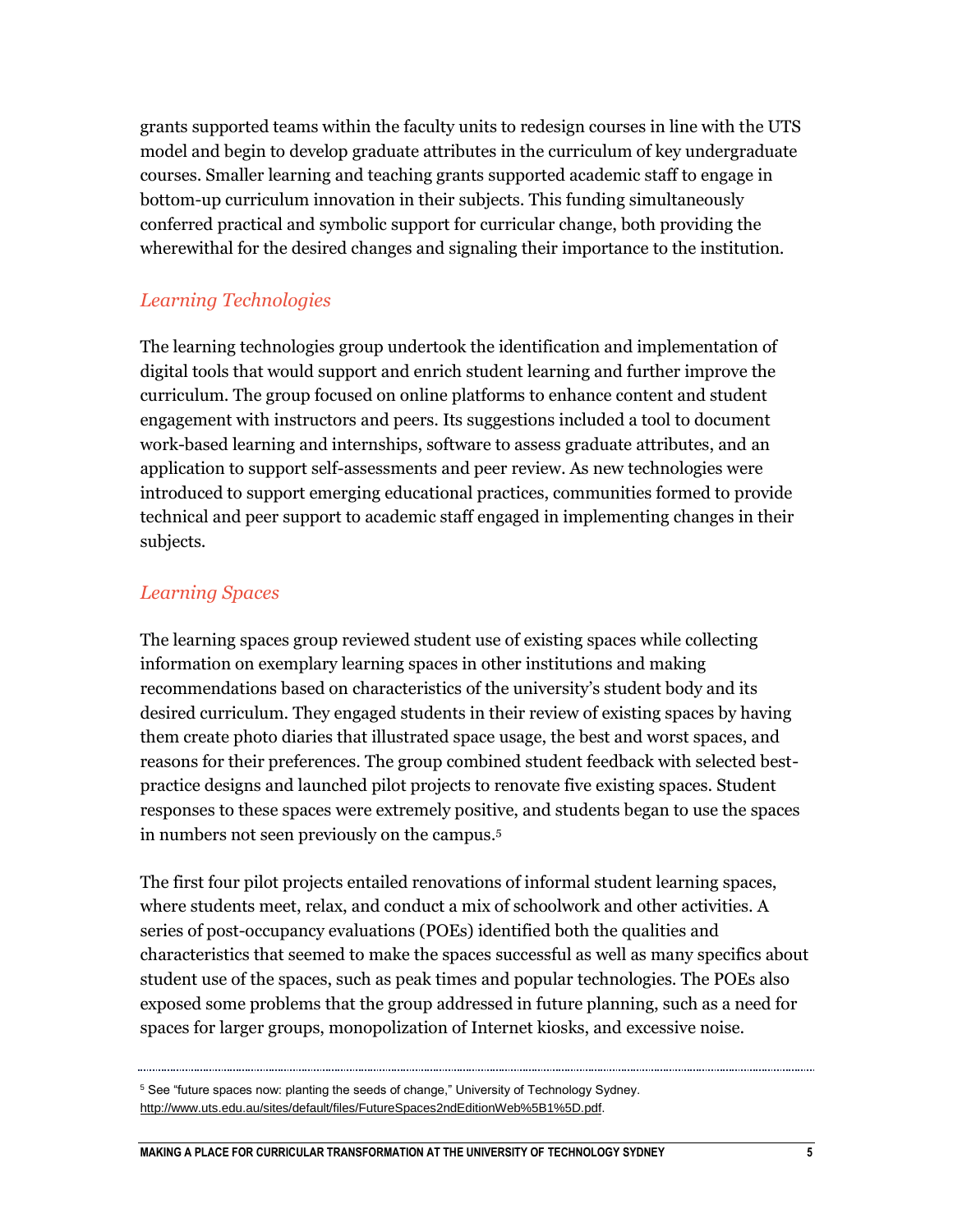*Informal Learning Space*



Photo by Anna Zhu

The fifth project entailed redesign of a formal learning space and endeavored specifically to create instructional space for group work rather than large lectures. Additionally, the space had to support the distribution of shared visuals to all groups and the use of sophisticated computer applications. In other words, the new learning environment was designed to support just the sort of changes the curriculum group wished to promote, that is, a reduction in lecturing and a shift toward active and more varied learning activities. As with the previous projects, this pilot was seen as an opportunity to experiment on a limited basis before making major investments in entirely new structures.

It was anticipated, and indeed it turned out to be the case, that the five pilots would create the conditions to enable UTS to successfully move forward with designing new structures. This was because the pilots provided an opportunity to test new space configurations and technology enhancements and to develop experience in design concepts, design processes, and team work. The POEs demonstrated to the leadership the value of investments in these spaces and convinced them that it was worth the large investments required to scale up the renovations. The pilots also provided an opportunity to build an understanding of the multitude of supports that were necessary to make new spaces work. This in turn led to the inclusion on a cross-functional committee of library, IT, cleaning, security, facilities management, and AV personnel to manage the spaces.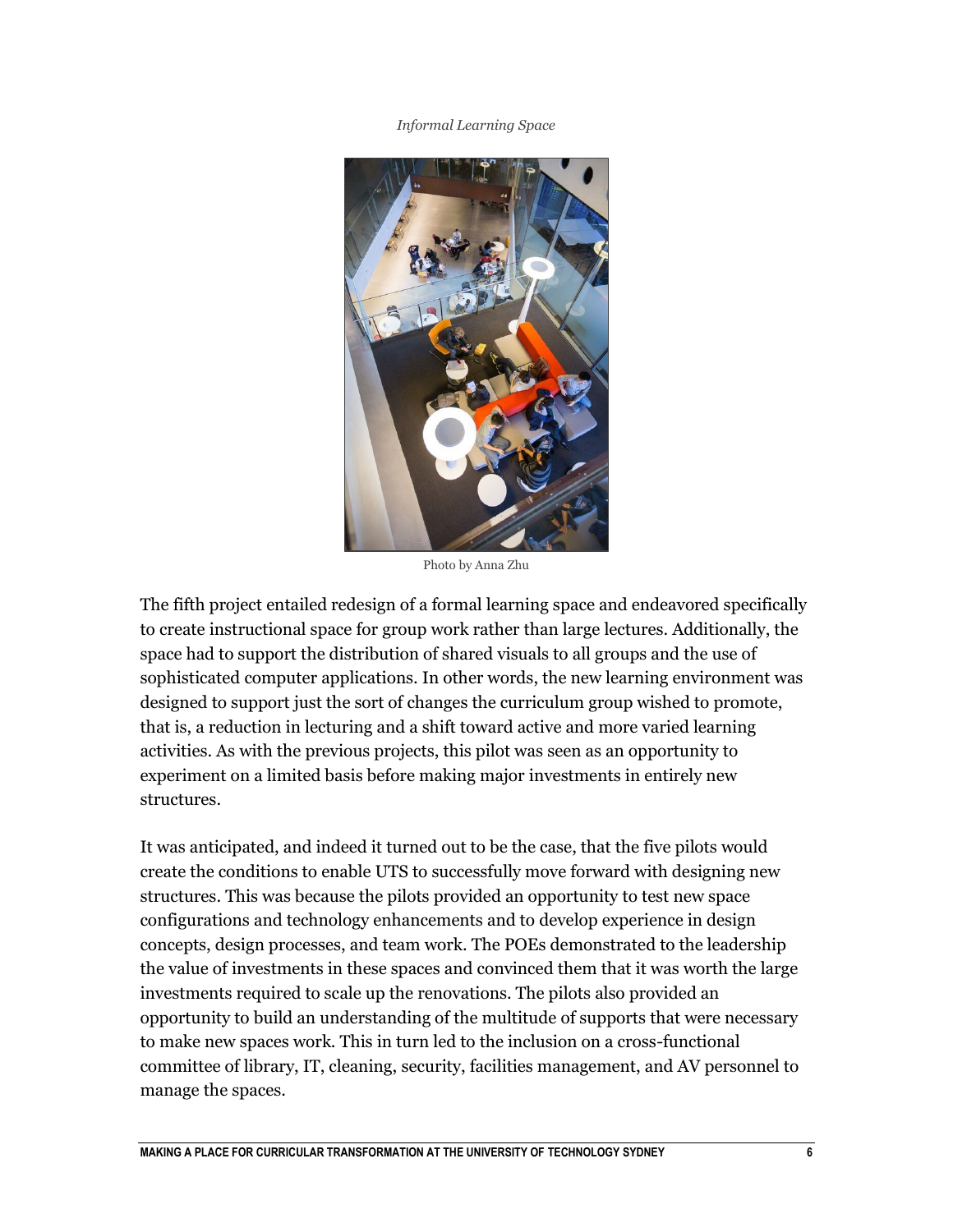## **Components of the Learning2014 Initiative**

Learning2014 and learning.futures constitute sequential stages of an ongoing effort to transform the physical campus, the curriculum and corresponding approach to learning, and the university itself. Learning2014 owes its name to a desired shift from instructorcentered teaching to student-centered learning and a 2014 target date of occupying new, purpose-built learning spaces. Since the beginning of 2015, the initiative has been called learning.futures, but it still includes Learning2014 practices and continues work on its objectives.

Learning2014 started with the investigations and pilots of the four working groups pilots that allowed for experimentation in formal and informal learning spaces and approaches—and then shifted its focus to a large-scale, \$1.2 billion construction initiative along with major efforts to design curriculum and enhance the student experience. Key elements of these initiatives included the design and construction of seven new buildings, major changes in learning activities and assessments, and transformation of the way incoming students are oriented to the university and supported over their threeor four-year programs.

Learning2014 comprised a wide range of activities and projects. Some of the most significant of these were as follows.

### *Construction of new buildings for engineering, business and science*

While the construction program included residential and other auxiliary spaces, the construction of new learning spaces was of particular importance to the academic objectives of Learning2014. Three of the most prominent academic buildings are the Dr. Chau Chak Wing Building, the Faculty of Engineering and IT Building and the building for the Faculty of Science and Graduate School of Health. <sup>6</sup> From the outside, these buildings project vibrancy and currency, perhaps none more than the Wing Building. It is the first in Australia by Frank Gehry, the architect known for designing the Guggenheim Museum, Bilbao, and the Experience Music Project (Seattle).

<sup>6</sup> More information about these buildings and images are available at [http://www.uts.edu.au/partners-and](http://www.uts.edu.au/partners-and-community/initiatives/city-campus-master-plan/completed-projects/dr-chau-chak-wing)[community/initiatives/city-campus-master-plan/completed-projects/dr-chau-chak-wing,](http://www.uts.edu.au/partners-and-community/initiatives/city-campus-master-plan/completed-projects/dr-chau-chak-wing) [http://www.uts.edu.au/partners](http://www.uts.edu.au/partners-and-community/initiatives/city-campus-master-plan/completed-projects/faculty-engineering)[and-community/initiatives/city-campus-master-plan/completed-projects/faculty-engineering,](http://www.uts.edu.au/partners-and-community/initiatives/city-campus-master-plan/completed-projects/faculty-engineering) and [http://www.uts.edu.au/partners-and-community/initiatives/city-campus-master-plan/completed-projects/science-and](http://www.uts.edu.au/partners-and-community/initiatives/city-campus-master-plan/completed-projects/science-and-graduate)[graduate.](http://www.uts.edu.au/partners-and-community/initiatives/city-campus-master-plan/completed-projects/science-and-graduate)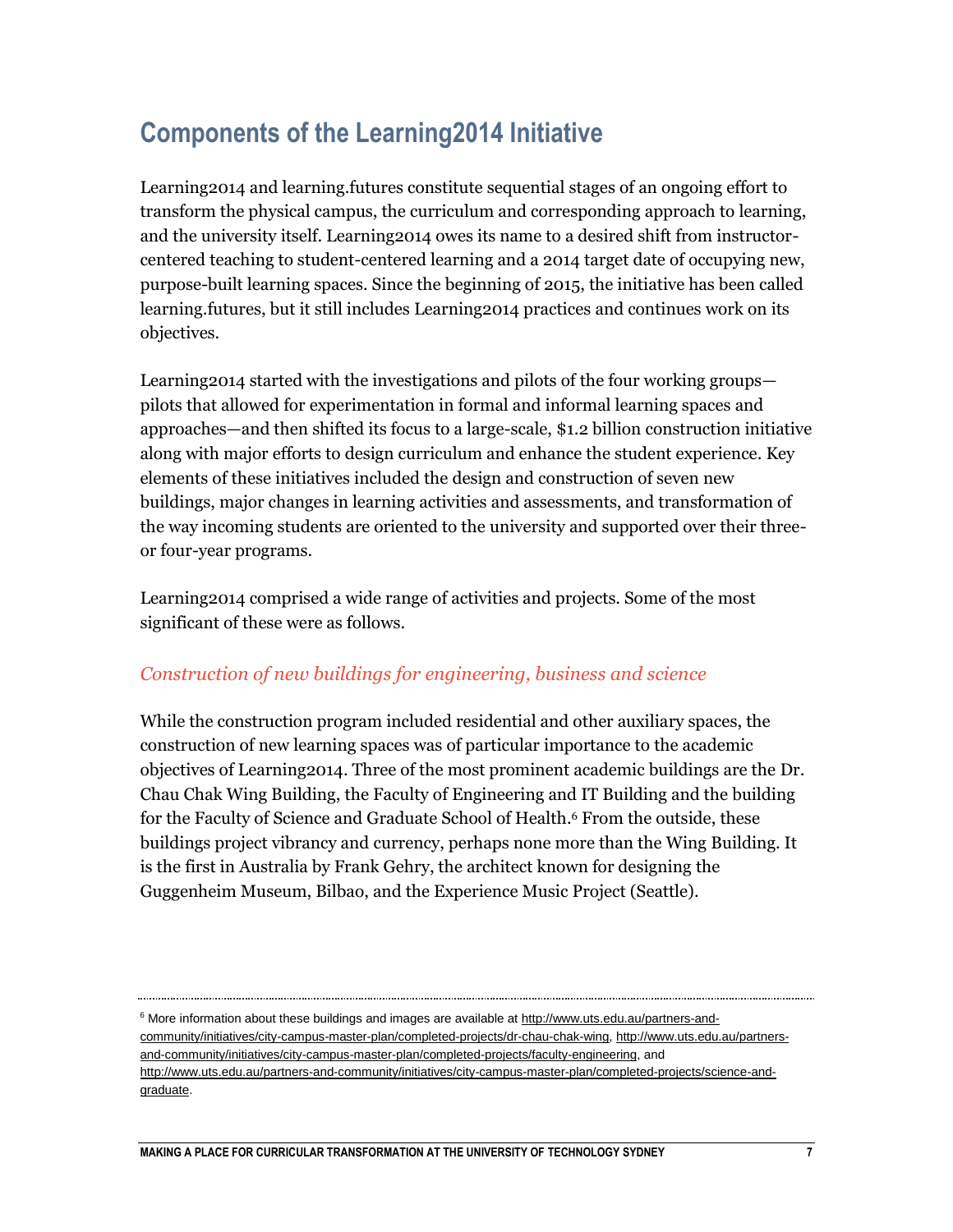#### *Dr. Chau Chak Wing Building*



Photo by Andrew Worssam

On the inside, all new buildings are purpose built around the UTS Model of Learning in order to enable successful implementation of the new curriculum and the classroom practices associated with it. Features include banked spaces composed of broad "flat floors" that accommodate small groups; pods that enable technology-assisted group work; writable walls and flexible furnishings; and presenter's desks with an array of AV technology. As furnishings and dividers are movable, spaces can be set and reset to support whole-group or small-group discussions, presentations and seminars, project work, or combinations of lecture, presentation and group work, all with available technological supports.<sup>7</sup>

#### *Development or transformation of courses based on the UTS Model of Learning*

The initiative to transform legacy teaching approaches into a new set of practices to better support student learning started on the heels of the construction program, and the two initiatives have since proceeded in tandem. Dated agreements were made with faculties to convert courses, and individual members of each faculty received informational, financial, and personnel resources to effect these conversions. Leaders gave presentations, spoke at conferences, and facilitated workshops throughout the year to describe the initiative and encourage the participation of members of the academic staff. In addition, staff who had already transformed their subjects shared their

<sup>7</sup> See "future spaces now: planting the seeds of change," University of Technology Sydney. [http://www.uts.edu.au/sites/default/files/FutureSpaces2ndEditionWeb%5B1%5D.pdf.](http://www.uts.edu.au/sites/default/files/FutureSpaces2ndEditionWeb%5B1%5D.pdf)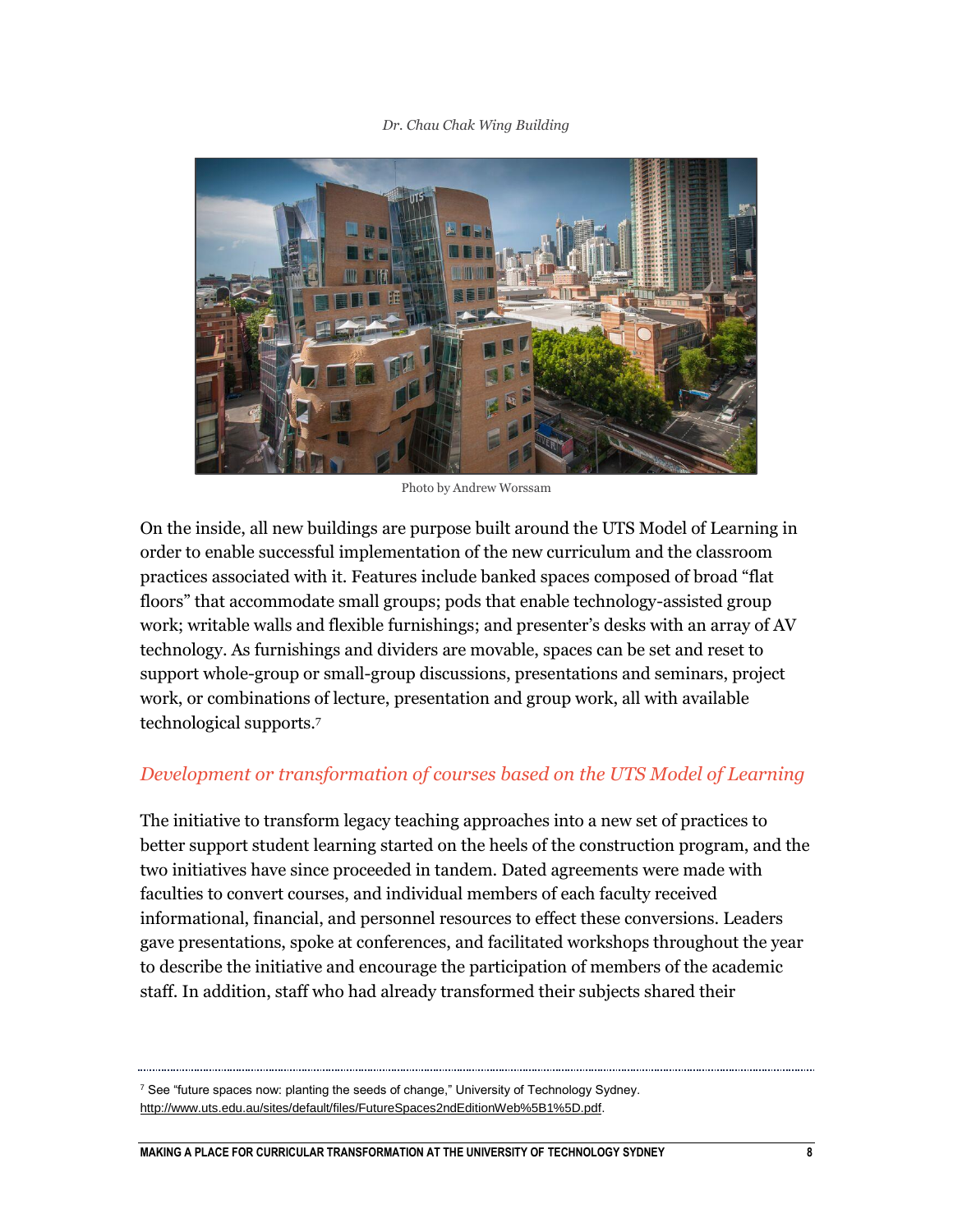experiences with peers and encouraged others to design subjects in ways that fostered greater student engagement and active learning.

Staff came together to create the Flipped Learning Action Group (FLAG), which focuses on reviewing and applying research on the learning process and trying best practices to improve student learning outcomes. This effort was facilitated by the Institute for Interactive Media and Learning (IML), a faculty development unit that provides a range of services, including support for subject transformations. They do this in part by helping staff to redesign the curriculum, and use the best combination of online and face-to-face approaches to support students' learning. This may include the use of digital technologies to curate and deliver content and facilitate learning asynchronously, along with the use of new technologies to support interaction and collaboration during face-toface contact time. IML hosts workshops to introduce staff to methods and technologies for improving learning, and helps them implement these in term time when they are working with students. They also facilitate a large First Year Experience learning community, which provides another way for academic and professional staff to share effective practices across the university.

Staff have taken a variety of approaches to improve student learning in their subjects, but they have been careful to review the literature on best practices and discuss their methods with colleagues and instructional designers. Some staff have introduced flipped learning so that students review the content outside of face-to-face instructional time through online videos or readings and then engage in small group discussions and problem solving activities in the classroom. Other staff have integrated social media with more traditional instructional media, sharing content and assignments with students through multiple channels.

### *Use of best available technology in support of learning*

As a technology focused university, UTS is committed to leveraging state-of-the-art technologies to optimize the learning environment and support research and learning. UTS students must develop familiarity with basic tools as well as expertise with the specialized tools associated with their areas of study. They should be exposed to a wide array of the newest tools and must achieve proficiency with the best of them in anticipation of using them in the workplace. Technology is not only something that is studied and learned; it also has an assistive role as one of a number of components in an overall learning system. Thus, technology plays multiple roles and is used in different ways throughout the institution.

Staff are encouraged and supported in using new technologies. This places burdens on IT organizations while also making IT essential to the success of UTS. The burdens come in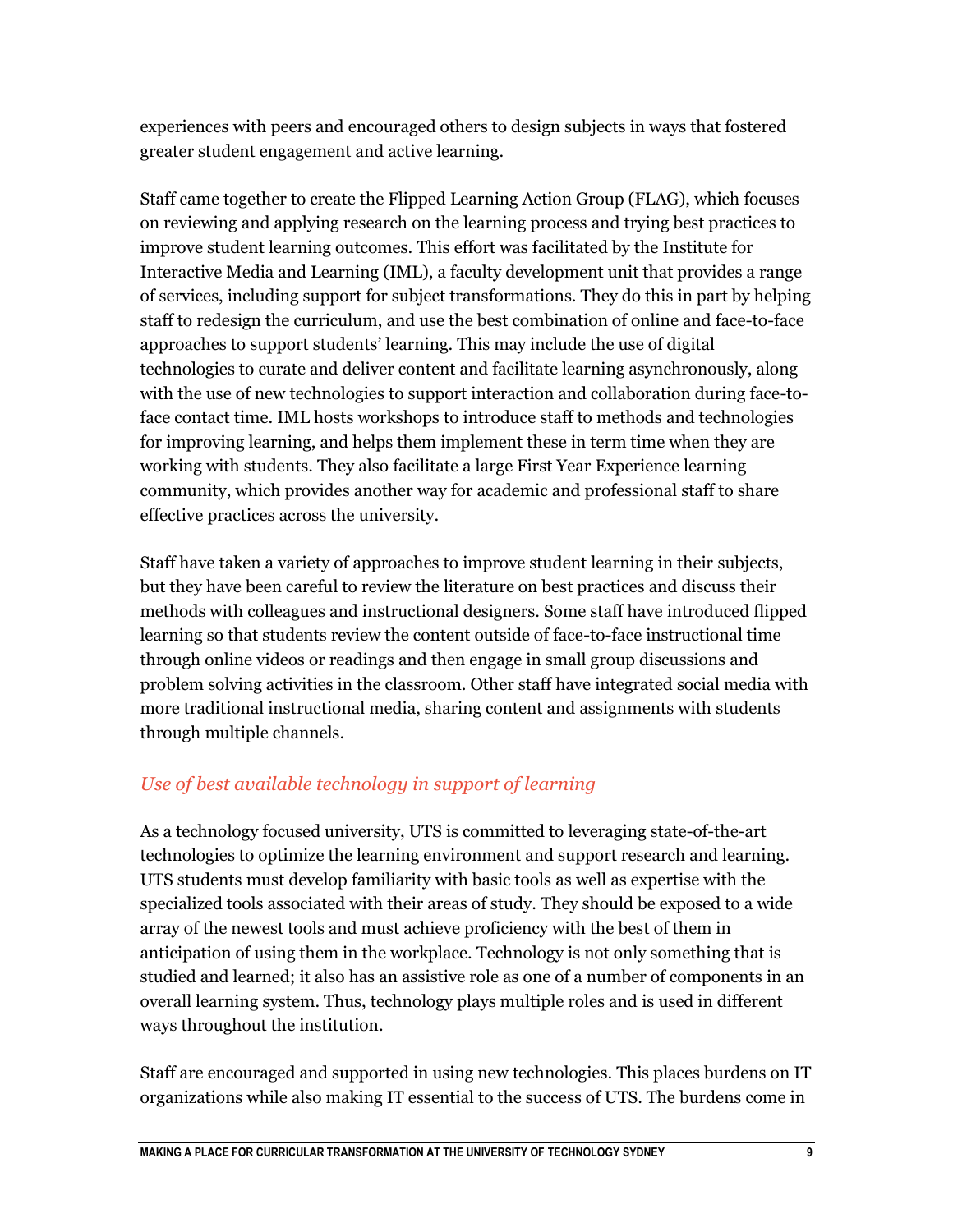the form of scheduling and load challenges, particularly around the beginning of term when demand for IT support may outstrip the capacity of the team.

#### *Graduate attributes and student transitions*

Because UTS seeks to become one of the leading technology universities in the world by 2018, it committed resources to developing clear statements, specific to each program (COURSE), of the desired characteristics, abilities and achievements of its graduates. This work was gradually launched in the early 2000s, more fully developed in undergraduate courses from 2007, and then made the focus of a major project between 2012 and 2015. Its completion is a major goal of learning.futures. In general, these attributes require that a graduate:

- » Is equipped for ongoing learning in the pursuit of personal development and excellence in professional practice;
- » Operates effectively with the body of knowledge that underpins professional practice;
- » Is committed to the actions and responsibilities required of a professional and a citizen.

These attributes orient learning toward effective application of knowledge as well as the development of competence as an adult, a professional, and a citizen who is reflective, globally engaged, grounded in disciplinary research and practice, and equipped for lifelong learning.<sup>8</sup> Specific attributes within the general framework might include, for example, "cross-cultural understanding and communication skills" or "critical and independent thinking and capacity for judgment."<sup>9</sup>

Closely related to the growing importance and utilization of graduate attributes is an overall shift in the university's relationship with individual students and expectations of them. This is clear from students' early interactions with the university and the ways they are integrated into the UTS community. Moving away from its former turnkey orientation, UTS now begins outreach to students before they arrive on campus with information about the differentiating characteristics of the UTS approach and the university's model of learning. For example, admitted students are informed about UTS

<sup>&</sup>lt;sup>8</sup> For more information on the UTS Graduate Attributes Project: [http://www.uts.edu.au/research-and-teaching/teaching](http://www.uts.edu.au/research-and-teaching/teaching-and-learning/initiatives-and-support/graduate-attributes-project)[and-learning/initiatives-and-support/graduate-attributes-project.](http://www.uts.edu.au/research-and-teaching/teaching-and-learning/initiatives-and-support/graduate-attributes-project)

<sup>&</sup>lt;sup>9</sup> See "2011 UTS Graduate Profile Framework," University of Technology Sydney. [http://www.iml.uts.edu.au/pdfs/GraduateProfileFramework2011.pdf.](http://www.iml.uts.edu.au/pdfs/GraduateProfileFramework2011.pdf)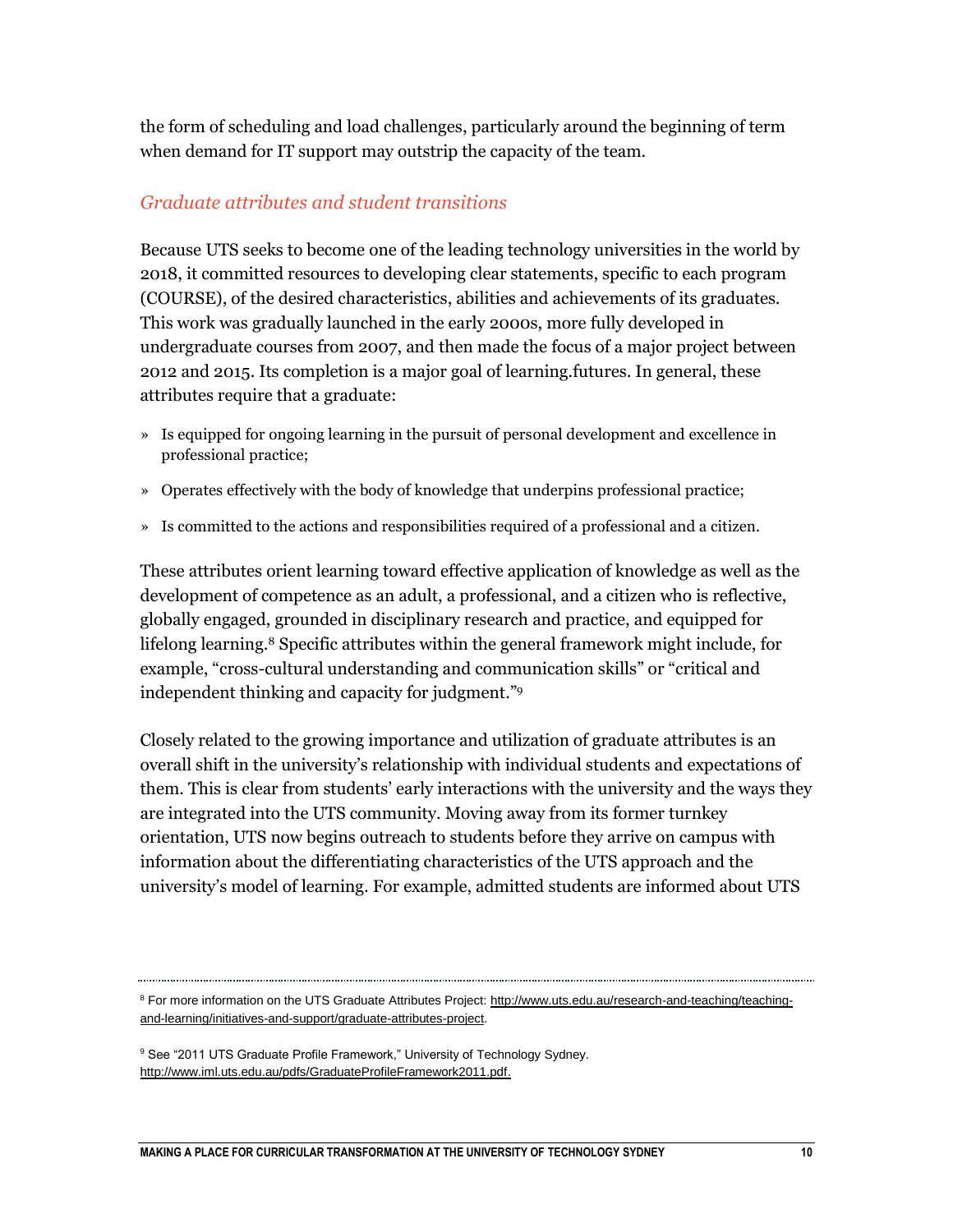learning environments with text and video explanations.<sup>10</sup> Additionally, students are encouraged to think of themselves as professionals from their first days at university.

### **Features of the Learning2014 Initiative as a Process**

#### *Top-down vision with bottom-up conditions for implementation*

Several UTS leaders played active roles in conceiving Learning2014 and launching it. They developed and disseminated a vision from the top of the organization, while creating the conditions and providing the wherewithal for implementation by UTS academic and support staff and administrators at every level. Leaders have been frank in their ownership of the vision, and while they did not use a university-wide consensus model, they did work together through many contentious issues to achieve the alignment that such an ambitious plan required.

Learning and curricular matters fall into the bailiwick of Professor Shirley Alexander, Deputy Vice Chancellor (Education and Students). All working groups associated with Learning2014 were located within her organization. Professor Alexander's contribution to the vision has been a leading one. Named number 29 of *The Australian's* "Higher Education Top 50," she is recognized for her commitment to the physical campus rather than MOOCs at a time when online learning is drawing interest as a means of cost containment and improved learning outcomes.<sup>11</sup>

Patrick Woods, Deputy Vice Chancellor (Resources), has responsibility for both the budget and the master plan for the university.<sup>12</sup> His commitment to large-scale improvement of the facilities and to developing the financial resources to pay for several major projects were crucial in envisioning the Learning2014 initiative, not just on the building side but as an integrated whole that combines the transformation of facilities and pedagogy into improved learning environments.

 $10$  For more information on some of the university's new learning environments: [http://www.uts.edu.au/current](http://www.uts.edu.au/current-students/new-learning-environments/how-you)[students/new-learning-environments/how-you'll-learn.](http://www.uts.edu.au/current-students/new-learning-environments/how-you)

<sup>11</sup> See "Higher Education Top 50, Part Two," *The Australian* (2014). [http://www.theaustralian.com.au/news/higher](http://www.theaustralian.com.au/news/higher-education-top-50-most-influential-people-2014-part-two/story-fnolgd60-1227153013039)[education-top-50-most-influential-people-2014-part-two/story-fnolgd60-1227153013039.](http://www.theaustralian.com.au/news/higher-education-top-50-most-influential-people-2014-part-two/story-fnolgd60-1227153013039)

 $12$  For more information on the university's City Campus master plan: [http://www.uts.edu.au/partners-and](http://www.uts.edu.au/partners-and-community/initiatives/city-campus-master-plan/overview)[community/initiatives/city-campus-master-plan/overview.](http://www.uts.edu.au/partners-and-community/initiatives/city-campus-master-plan/overview)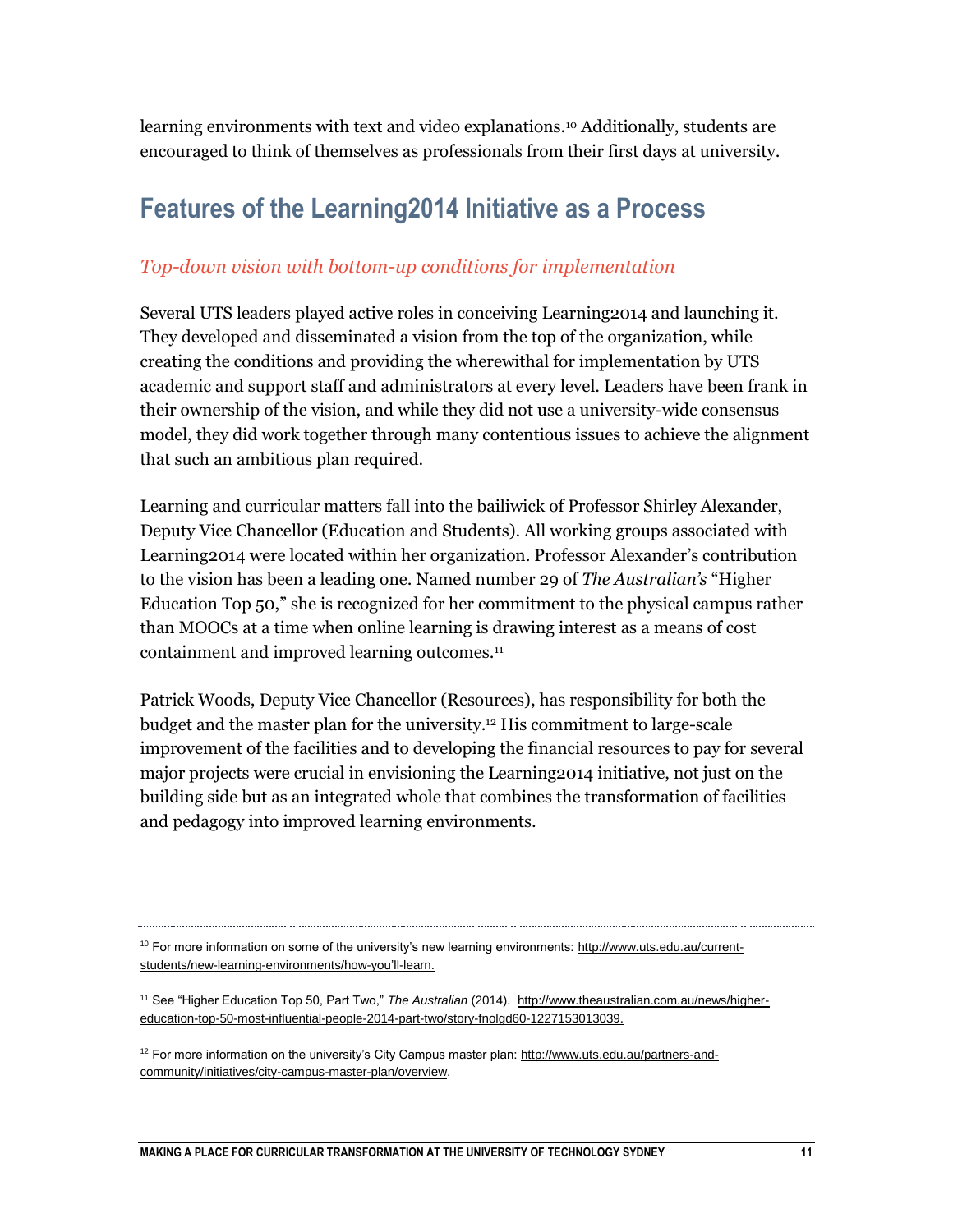Other principals include the former president, Ross Milbourne, who provided early sponsorship and the current president, Atilla Brungs, who has continued to advocate for the changes to the campus and the full implementation of learning.futures. Furthermore, other members of the Senior Executive have contributed both their expertise sometimes including opposing perspectives—and the resources of their respective organizations.<sup>13</sup>

#### *Information sharing, support for innovation and rewards*

In order to garner staff support and successfully launch Learning2014, the Deputy Vice Chancellor (Education and Students) and her team initiated a series of presentations and information sessions to share the vision, logic behind it, and details of the initiative. Venues have included annual faculty board meetings, the Teaching and Learning conferences, sessional staff conferences, senior management group meetings, and the university council. In ongoing workshops, staff first discussed proposed changes and the re-imagination of existing courses and then began to share experiences, concerns, questions and successes. In particular, the four-day Learning2014 Festival, tied to the opening of the new engineering building, is said to have been particularly effective in spreading awareness and stimulating takeoff of the initiative. At this event, staff who had already tried new learning approaches shared their results in small groups sitting in pods in one of the renovated spaces, simultaneously explaining and enacting their new approaches.

As part of the outreach and recognition component of Learning2014, four staff were named Future Learning Fellows; they have pioneered the transformation of subjects and shared results and resources with their peers. In addition, the Learning2014 initiative included the intentional creation of "communities of practice" to provide novice and experienced staff participants in the initiative with practical and moral support through a process of significant and ongoing change.

Staff told us that information they received about improvements in student learning resulting from course and subject redesign has been most influential in gaining their interest and participation. While metrics are not yet available, staff have shared anecdotal information about increased student engagement with the material, peers and instructors. Staff have also used new media to engage students and staff colleagues – an example is the blog hosted by Professor Jeff Browitt: "Testing Flipped Learning." <sup>14</sup> This

<sup>&</sup>lt;sup>13</sup> For more information on the university's Senior Executive: [http://www.uts.edu.au/about/university/senior-executive.](http://www.uts.edu.au/about/university/senior-executive)

<sup>&</sup>lt;sup>14</sup> See "Testing 'Flipped Learning'.[" https://testingflippedlearning2013.wordpress.com/.](https://testingflippedlearning2013.wordpress.com/)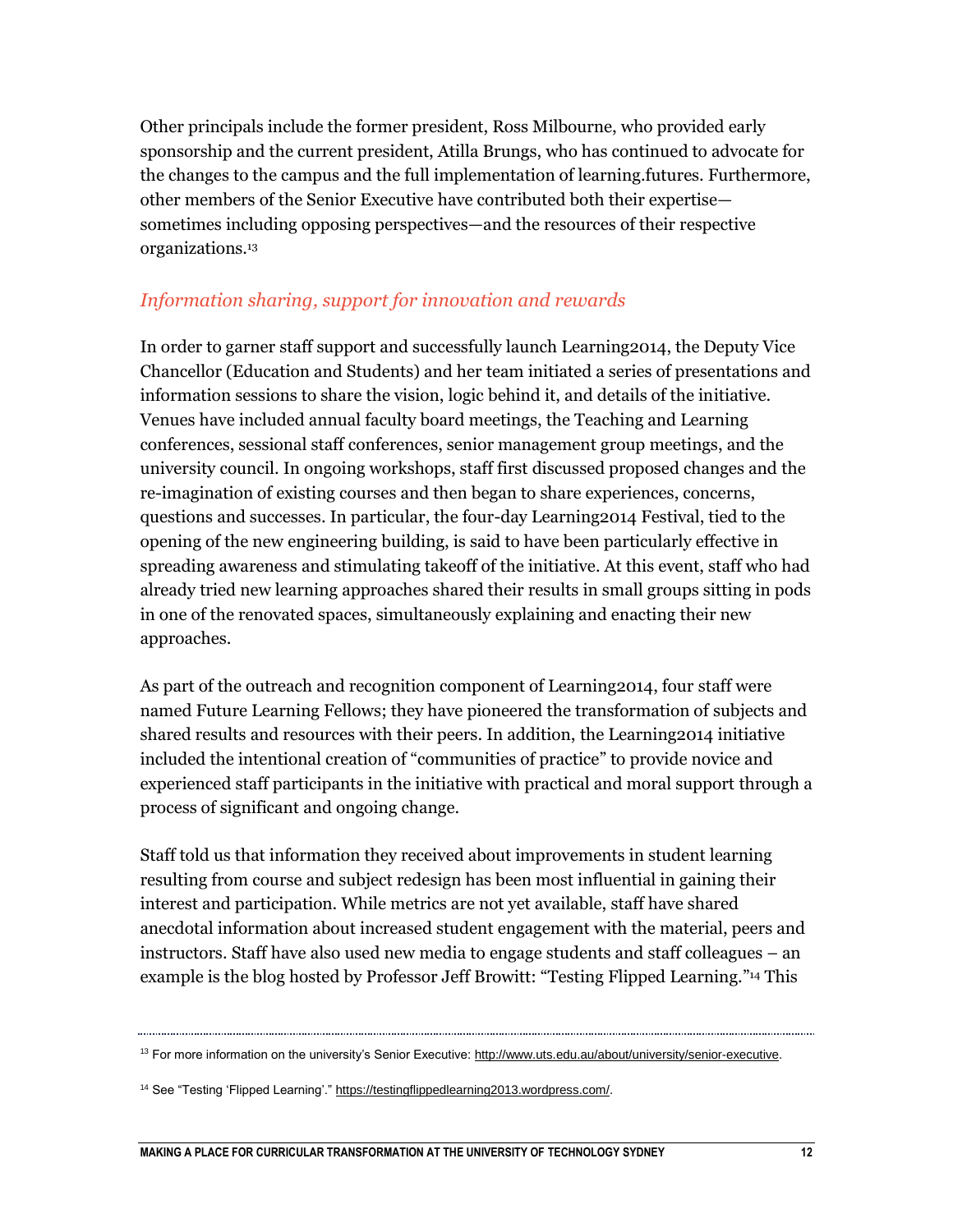blog enacts, critiques, and serves as a vehicle for sharing with colleagues and other interested parties.

Some staff have reported better student understanding of concepts in redesigned presentations, and students themselves have given positive feedback about the pedagogical changes. All Student Satisfaction Survey items related to learning spaces are now ranked by students as high on importance and high on performance. Results of a national University Experience Survey show statistically significantly higher UTS student perception of "learner engagement" than at other Australian universities (UTS students indicated 68 percent satisfaction vs. Australia 61 percent across Australia). The learner engagement factor includes items such as "I worked with other students as part of my study" and "I participated in discussions online or face-to-face."<sup>15</sup>

Small grants to staff have provided an incentive and a needed resource, enabling them to redesign subjects. These grants may be used for course materials or to "buy time" away from other commitments to spend on subject redesign. Additionally, each school has an associate dean who is responsible for teaching and learning. These associate deans meet monthly to discuss the best ways to help staff implement Learning2014.

#### *Research basis of content, pedagogy and learning activities*

Importantly, while the vision comes from leadership, its implementation depends on academic staff and is driven by research in each discipline combined with research on learning. While few staff come to their faculty positions with a background in educational theory, many have developed expertise in this area in order to learn from the best practices of other academics and to improve learning outcomes for their students.

Research influences the content of subjects and pedagogical approaches; it also orients many student activities. Staff incorporate current research in their fields into the tutorials, bringing students up-to-date content while also helping them connect to the activities of research and the important researchers in their fields. Staff also research a range of pedagogical approaches in their disciplines and in higher education more broadly so that they are using effective methods to engage students and enhance their learning.

<sup>&</sup>lt;sup>15</sup> For in-depth results from recent University Experience Surveys: [https://education.gov.au/university-experience-survey.](https://education.gov.au/university-experience-survey)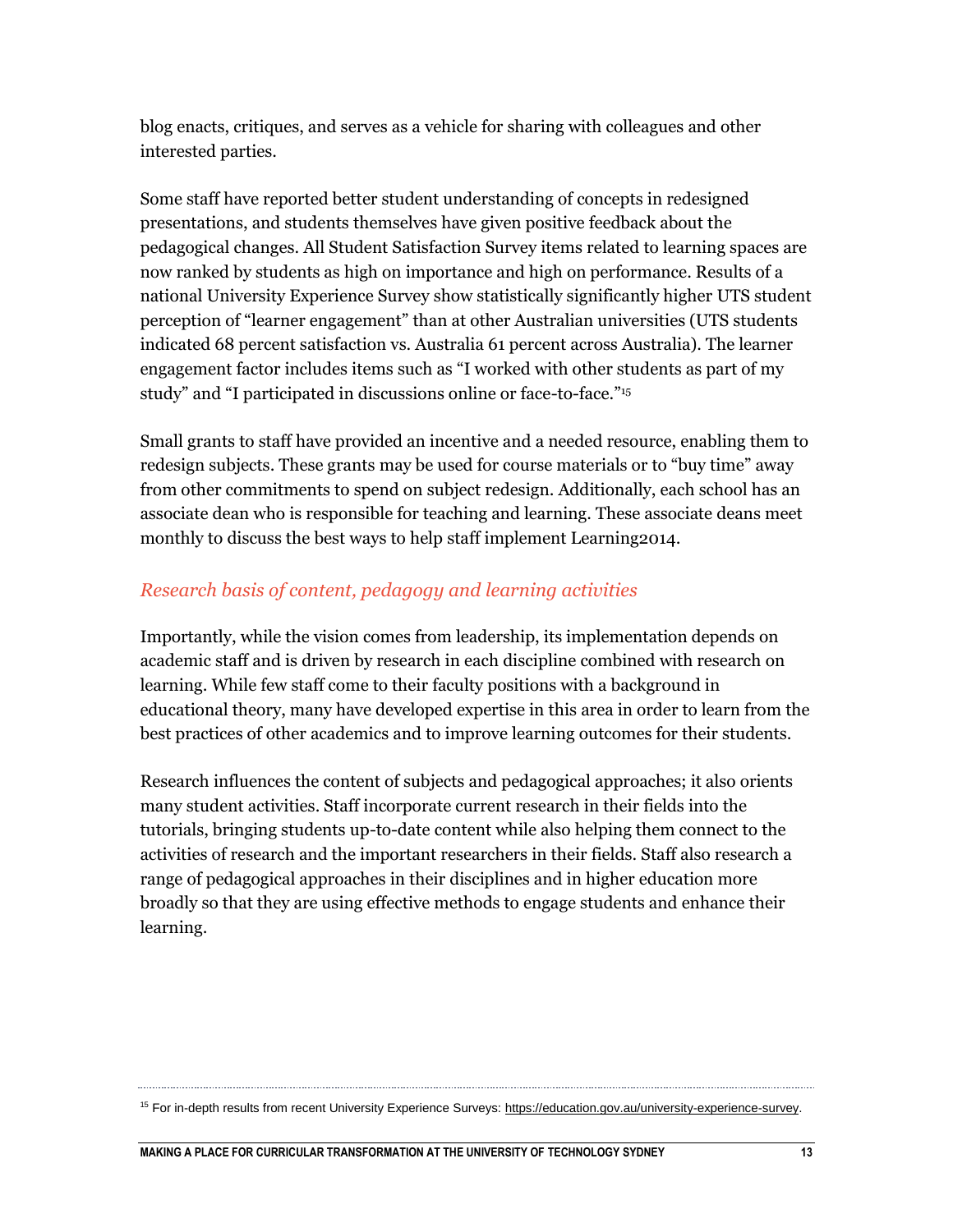### *Attention to all aspects of creating, using and maintaining learning environments*

The Learning2014 initiative is unique among many efforts to transform teaching and learning because it looks at learning from multiple angles and focuses on learning above all else. The leaders of this initiative recognized that in order to achieve the broad and deep transformation they sought, they needed to look beyond the legacy teaching methods of the pre-digital age. While those methods are still valid, and while they are still in use where appropriate, they are not always best. Today there are numerous alternatives, made possible by innovations in technologies for creation, utilization and communication of information.

However, learning environments that make heavy use of digital technologies and other mechanical and electronic tools can only succeed when everything is in working order. Proactive installation of a robust, campus-wide wireless network was crucial to expanded use of learning and administrative technologies. High-quality support services have also been key, especially to staff participation. The Institute for Interactive Media and Learning (IML) has participated throughout the life of the initiative, supporting curriculum design, assessing graduate attributes, conducting teaching and learning assessments and supporting staff research into the effects of their innovations on learning. IML staff had input into the design of the spaces in advance of construction and have worked on understanding what the new technologies are and how they can be used in teaching.

Similarly, the classroom audio-visual group has provided support to academic staff in using technology in classrooms. When new buildings are opened or new spaces are made available, the audio-visual group sets up the space and prepares them for staff use, supporting staff when they first use the new spaces and responding as new needs arise. For each new building, a team of students is employed for the first two weeks of the semester to help staff in each subject and to collect information about what should be done differently in the future. For example, handy guides to the use of equipment were developed as soon as support staff recognized the need and found the time. The guides obviate the need for some services previously provided face to face and provide step-bystep information about the use of equipment, such as interactive whiteboards.<sup>16</sup>

<sup>&</sup>lt;sup>16</sup> See "Interactive Whiteboards @ University of Technology Sydney."

[http://www.uts.edu.au/sites/default/files/IWB%20UTS%20Initial%20Guide\\_0.pdf.](http://www.uts.edu.au/sites/default/files/IWB%20UTS%20Initial%20Guide_0.pdf)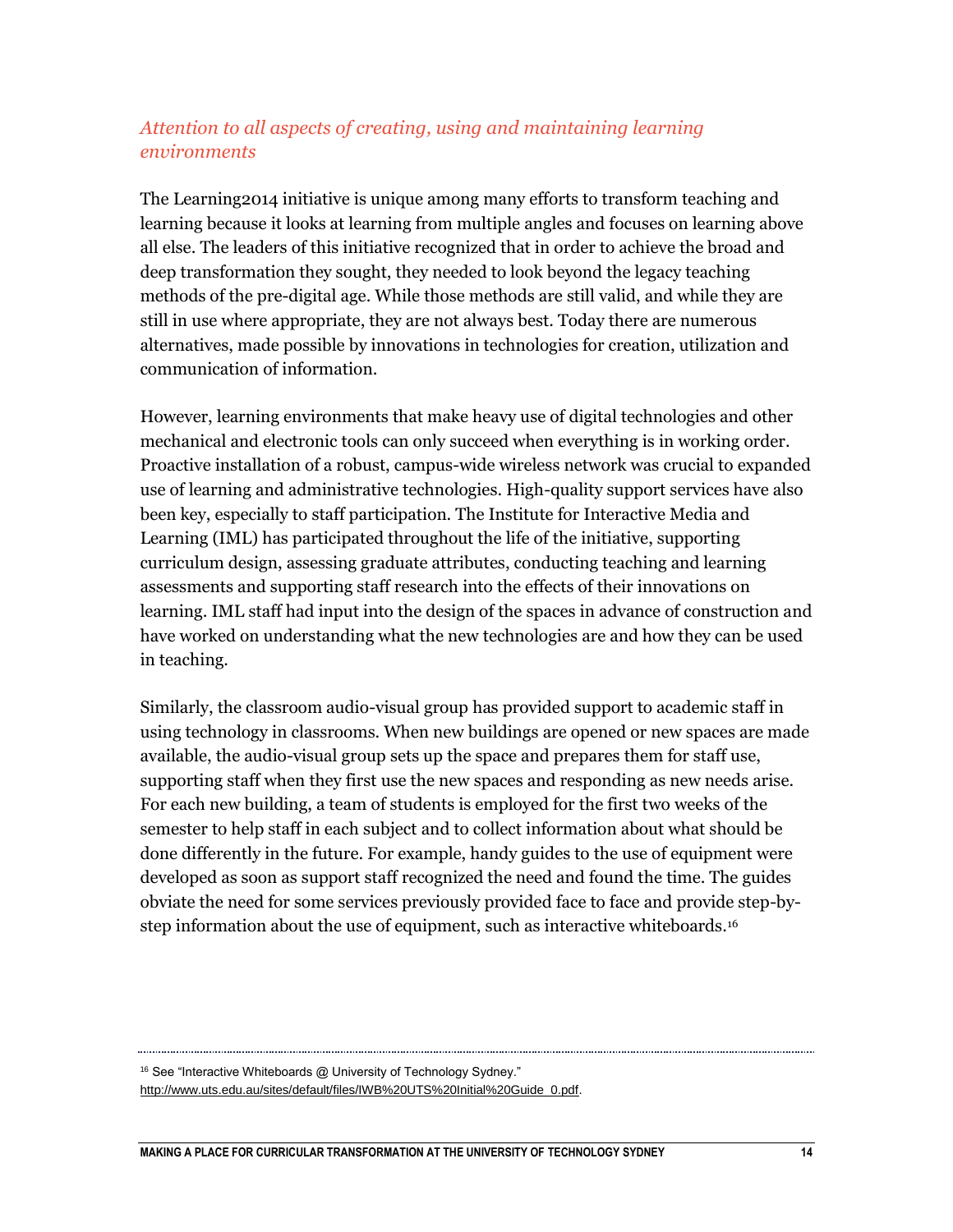

*Oval Classroom, Dr. Chau Chak Wing Building*

Photo by Andrew Worssam

Campus maintenance has also received careful attention from the director of facilities and from facilities support staff. These efforts have ranged from basic cleaning and the arrangement of furnishings to matters of safety and wellbeing. Attention has been paid to design, for example, by proposing the installation of more glass to enable students to see their surroundings and to make possible for guards to provide better security. In the area of planning, the delivery of custodial work had to be rescheduled from nights to days in order to ensure adequate cleaning during peak times. In sum, the new spaces require new or newly reorganized services to keep them in good order, sometimes entailing changes and costs that the university must absorb, above and beyond the initial costs of construction.

#### *Supporting change with carrots and sticks*

New learning spaces have been key to the Learning2014 initiative. UTS's new buildings provide no lecture halls and the classrooms were specifically designed to facilitate active learning and thereby foster the UTS vision. Some staff who had not re-designed their subjects, and were skeptical about the new approaches, were assigned these classrooms and forced to reflect on how their teaching fit with these spaces and the university's goals for student learning. Pressure on staff to think critically about how they are teaching has in some cases catalyzed efforts to teach in different ways. Upon seeing the new spaces and seeing how students use the technology in those spaces, staff have become eager to design subjects that could be taught in them. We also heard that students would soon be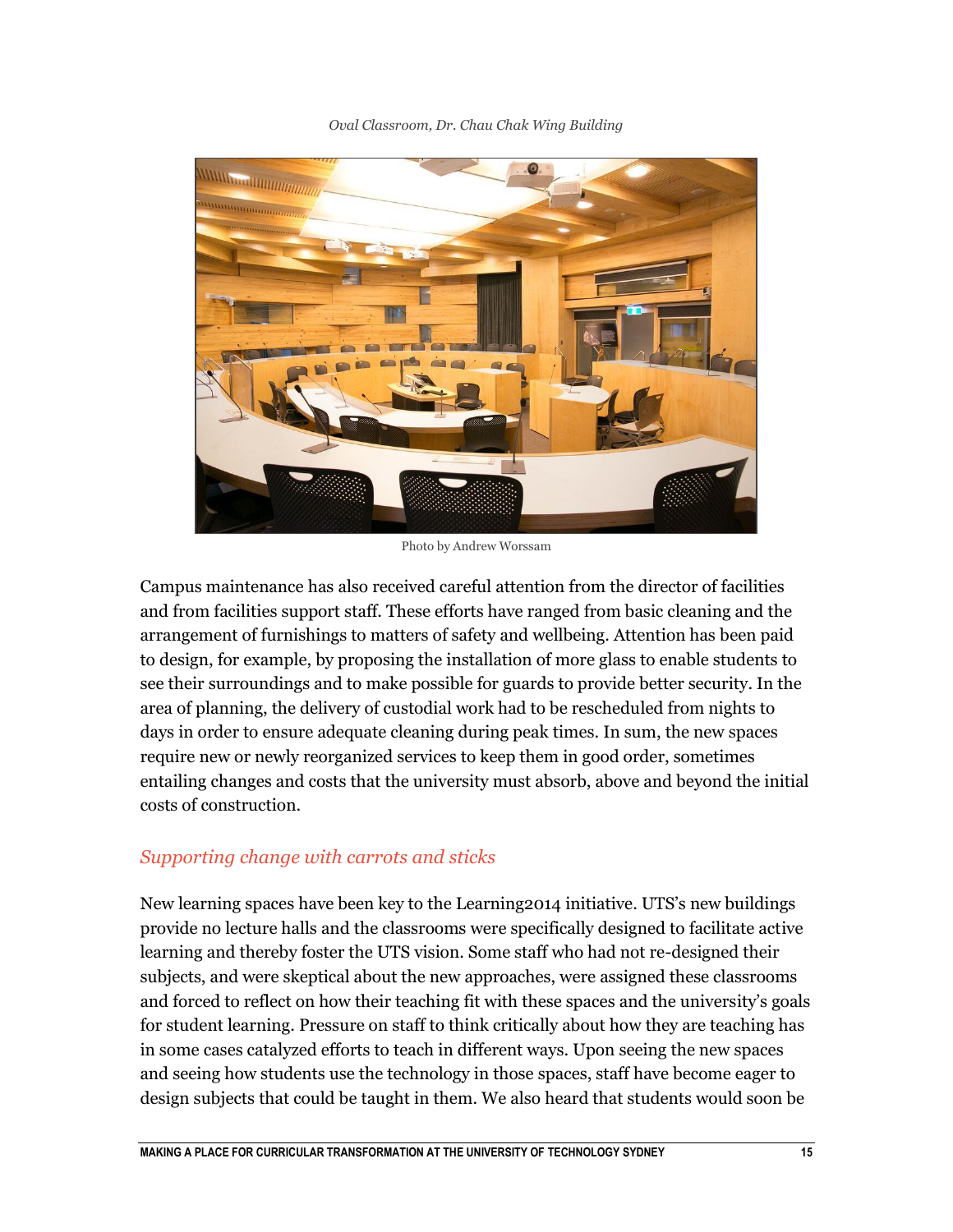asked to evaluate their subjects by criteria that directly relate to implementation of the UTS Model of Learning; this is expected to encourage further compliance with Learning2014 and learning.futures changes.

The scale of the university's investment in renovation and new construction signals a long-term commitment to new approaches to learning. Staff cannot ignore the changes taking place around them; while not everyone is supportive, the excitement generated by the transformation of the campus has brought many additional staff on board. Furthermore, students seem very excited about the new spaces and the new ways in which subjects are presented. Demand for active-learning spaces is growing rapidly and the university is continuing to build more spaces and renovate existing ones.



*Faculty of Science and Graduate School of Health Building*

Photo by Richard Crookes Constructions

Among staff and students, there is an emerging consensus that these spaces are critical to the transformation of learning at UTS. The new buildings also allow for more crossdisciplinary activity and fit with goals to focus on practice-oriented education and industry-ready graduates.

UTS has initiated a system of peer review of the learning design of courses and subjects. In its learning.futures agreement, each faculty unit nominates the courses and subject that will be brought into compliance. Faculties also nominate staff to conduct peer reviews of courses and subjects from a different faculty from their own. Peer reviewers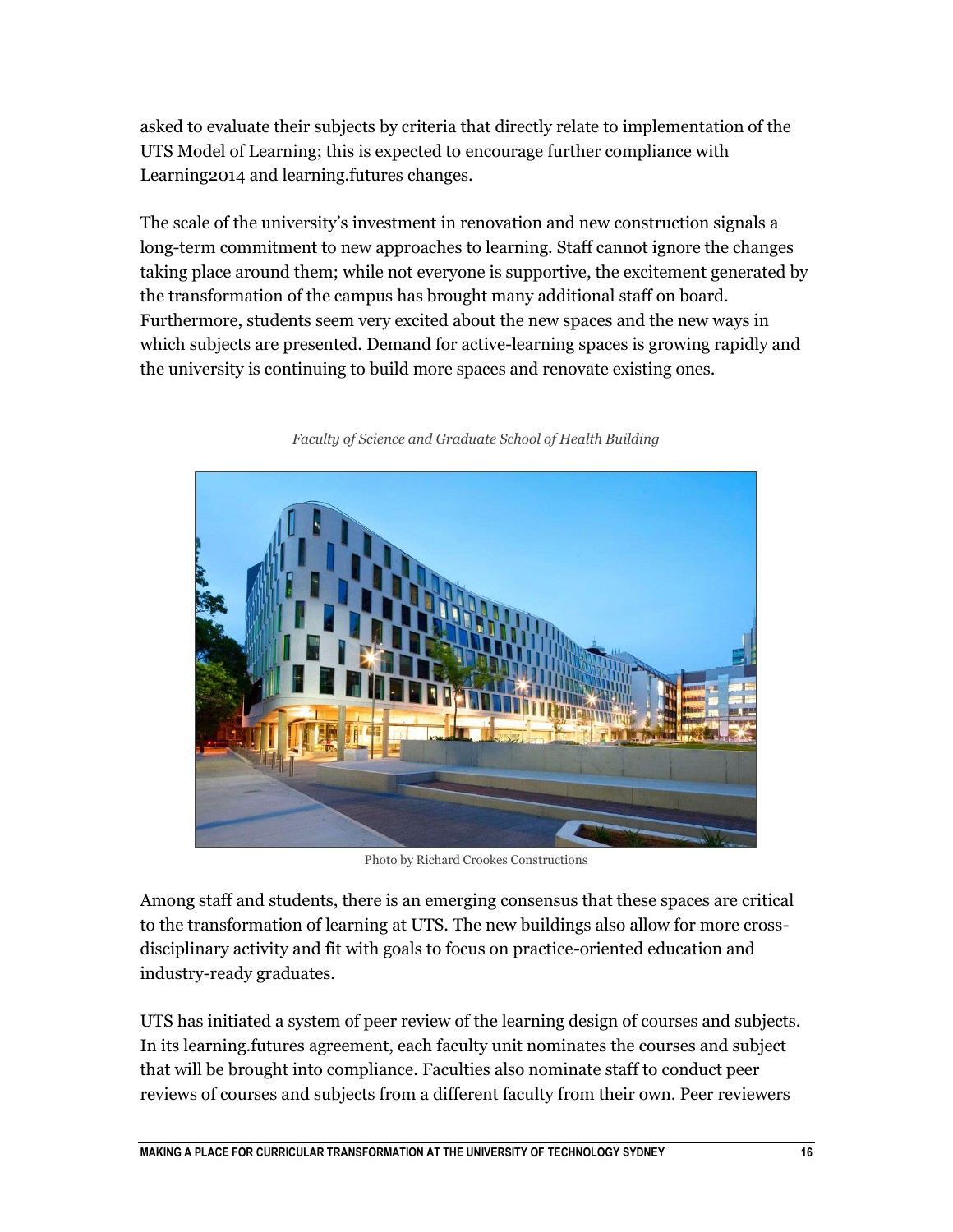participate in collaborative professional development workshops and practice reviews before conducting compliance reviews. They use criteria related to intended learning outcomes, learning approaches, assessment approaches, and overall alignment of course or subject design with learning.futures objectives.

Annual learning and teaching awards and citations recognize outstanding contributions to student learning that are aligned with UTS learning priorities. The academic promotion process recognizes exemplary contributions to learning and assessment innovation, development of graduate attributes, leadership of course redesign and contributions to peer review, among other criteria. Academic workload policies are being redeveloped.

### *Overall management of resources and projects*

Collaboration among senior leaders has been crucial, although it was not achieved without debate and continues to provoke discussion and friendly disagreement. Two members of the Senior Executive—the university's leadership team—have driven hard to carry the initiative forward. They are Shirley Alexander (Deputy Vice-Chancellor for Education and Students) and Patrick Woods (Deputy Vice-Chancellor and Vice-President for Resources), who have general responsibility for curriculum and learning and for facilities and resources, respectively. Longstanding backing from UTS's presidents combined with the collegial support of the entire Senior Executive have made the initiative possible, although it still would not have been possible without the tenacity and executive ability of the principals.

Tenacity and talent have been crucial not just at leadership levels but at all levels of the organization. Each member of the Senior Executive has a clear understanding of his or her responsibilities for making the university vision a reality. In addition, they are willing to take risks and experiment with new methods, which is key to making the innovations possible. Staff have been persuaded by the alignment and audacity of senior leaders and have seen a shift in the culture of the university.

The scale of the collaboration has enabled administrators to combine projects and share resources in some cases. Nowhere is this more evident than in the partnership of the vice president of resources and the deputy vice chancellor of education and students, who have worked closely together to develop a plan to design the new buildings on campus explicitly to achieve curricular transformation.

The vice president of resources, Patrick Woods, came to UTS with extensive high-level corporate experience in finance, technology and other industries. He has augmented UTS's tuition dollars with AUS\$50M from the federal government and an additional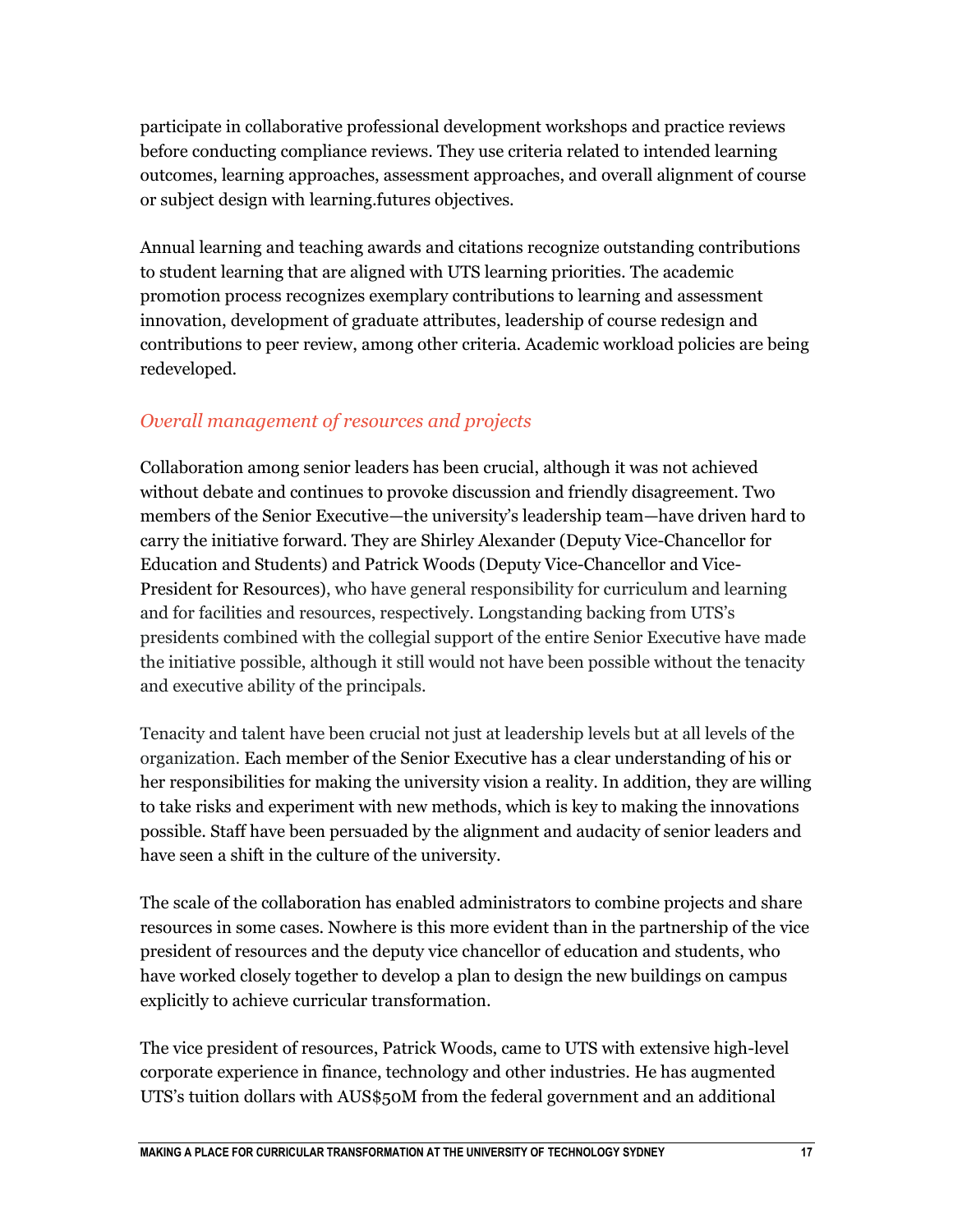AUS\$20M grant from an individual philanthropist to fund more than AUS\$1 billion in construction and renovation costs. Growth in enrolments will support proper upkeep, necessary rework, and further construction projects.

Once the vice president of resources earmarks the funds, they must be carefully shepherded. One way this has been accomplished is through careful project management, both by Nigel Oliver, the director of the program management office, and by teams dedicated to project control for each component of the construction initiative. As with financial management, project management on a large-scale, and especially with industrial contractors and builders, requires skill sets unusual and in some cases almost antithetical to those typical of universities. Yet just these skills turned around an early project and allowed subsequent projects to proceed on acceptable budgets and timetables.

### **Challenges**

Learning2014 has experienced challenges related to its magnitude but also to its cultural impact. The push to improve student outcomes and increase the university's focus on learning has created tension for some members of academic staff related to their promotion prospects.

The promotion process is the major source of staff rewards, whether from probationary to regular status or to achieve further advancement. Many criteria are considered in this process, including teaching and educational development, research and scholarship, and engagement and academic management. While there are exceptions for individuals with research-only or education-focused appointments, teaching and research are equally weighted in the promotion process for almost all staff. This equal weighting notwithstanding, some staff worry that time spent on improving subjects may have the effect of reducing time spent on research, thereby reducing research productivity and adversely affecting their promotion.

Aside from questions of time allocated to teaching vs. research, some staff remain unconvinced by learning.futures, while others are open to the new model but may be slower to implement changes to their own practices. There is some concern over exactly what is signaled by the lack of lecture theatres in new buildings. Is it, in the words of one person, "throwing the baby out with the bath water"? Or is it the case, as another put it, that "commitment to professional practice—making sure students develop workplace skills—is something you cannot do in a lecture and that drives some of the people to change their approach"? Another individual tried to put the question of instruction into perspective, explaining that it was not the case that staff "have to stop [lecturing] or else.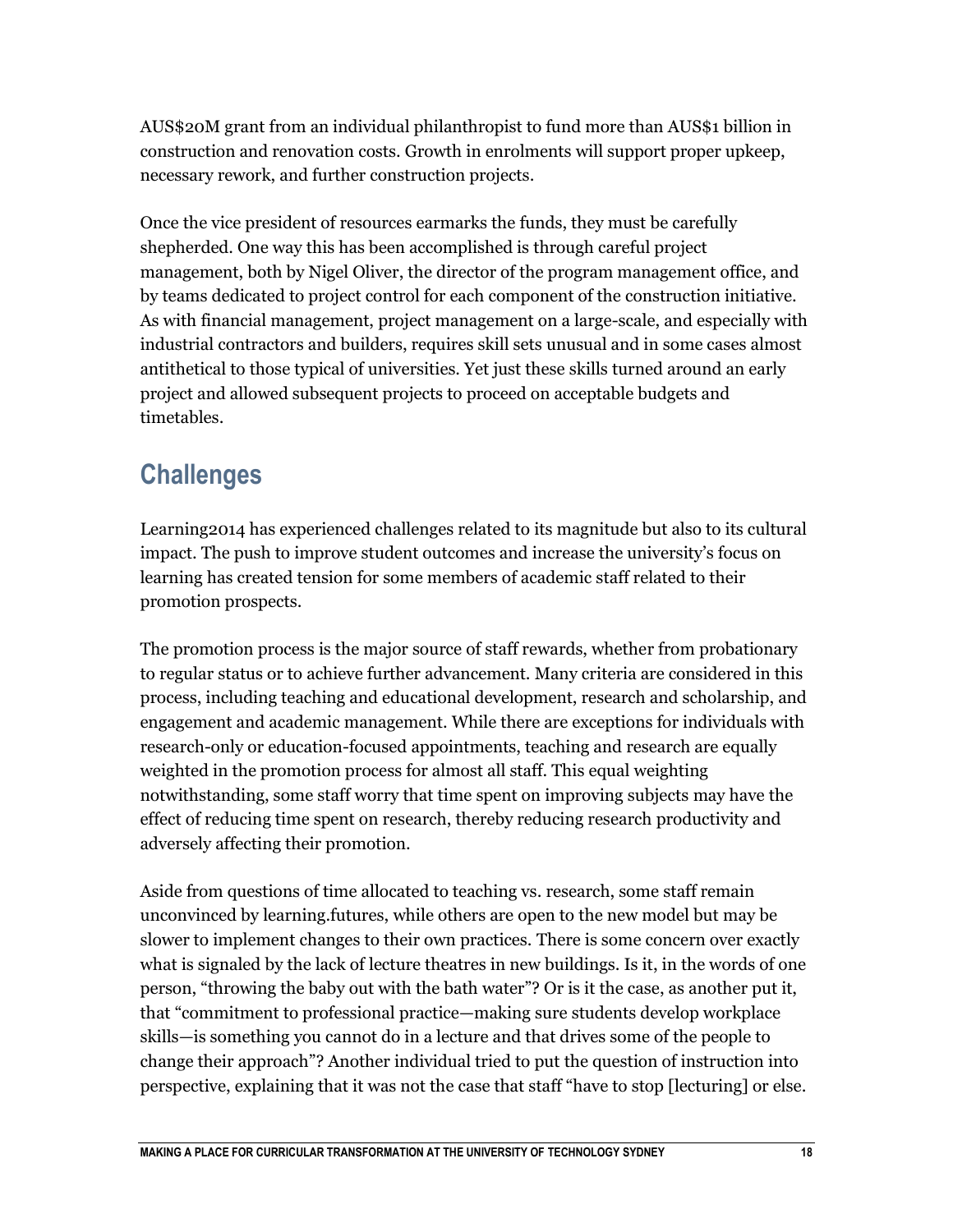People claimed they were being made to not lecture or that it was just administrative interference, others said no, you just have to see that students need to be taught by the best means, not just by lecture."

The percentage of staff who have taken up the new approaches varies by school and discipline. In some areas, such as business and engineering, a majority of the academic staff are becoming engaged in learning.futures and exploring more innovative and practice-oriented classroom strategies. However, in other fields such as journalism, some staff are less convinced that the new methods of teaching are worth the time required to redesign a subject. Staff who have already re-designed their subjects or are teaching in transformed learning spaces are more positive about the new models. Even skeptical staff find it hard to argue against the project's core mission of improving student learning. Indeed, part of the power of Learning2014 is that no one has floated a competing vision with similar force or conviction. But if the changes are not done well, there is the fear that student learning will suffer.

Fortunately, students have responded to the changes in visibly positive ways. For one thing, significantly more students now spend time on the campus, lingering after class to use campus spaces to study, socialize, and engage in university activities. Additionally, students we met endorsed learning.futures and expressed pride in their university, even while acknowledging that the new model of learning requires more work than straight lectures. Active learning requires that students absorb content beforehand and then engage in activities throughout the instructional period itself. Some students have complained that this demands too much time and effort on their part, and some academic staff mentioned that students may struggle and even fail if they do not understand or have the maturity to assume a heightened responsibility for their own learning. However, students and staff have also noted that the new methods greatly improve student learning, and many feel that it is worth the additional effort. The university is still exploring ways to communicate the changes to students and help them understand and prepare themselves for the requirements and benefits of these new approaches.<sup>17</sup>

Another set of challenges has revolved around the speed and duration of the initiative. On the one hand, some support staff have complained that they have not had enough time to prepare. For example, the interval during which technology can be set up and made operational has not always been long enough to allow the A/V and classroom support technicians enough time to ensure adequate support. On the flip side, others have been frustrated by waiting periods for new and renovated classroom spaces. There

 $17$  An example is the video for incoming students, mentioned above.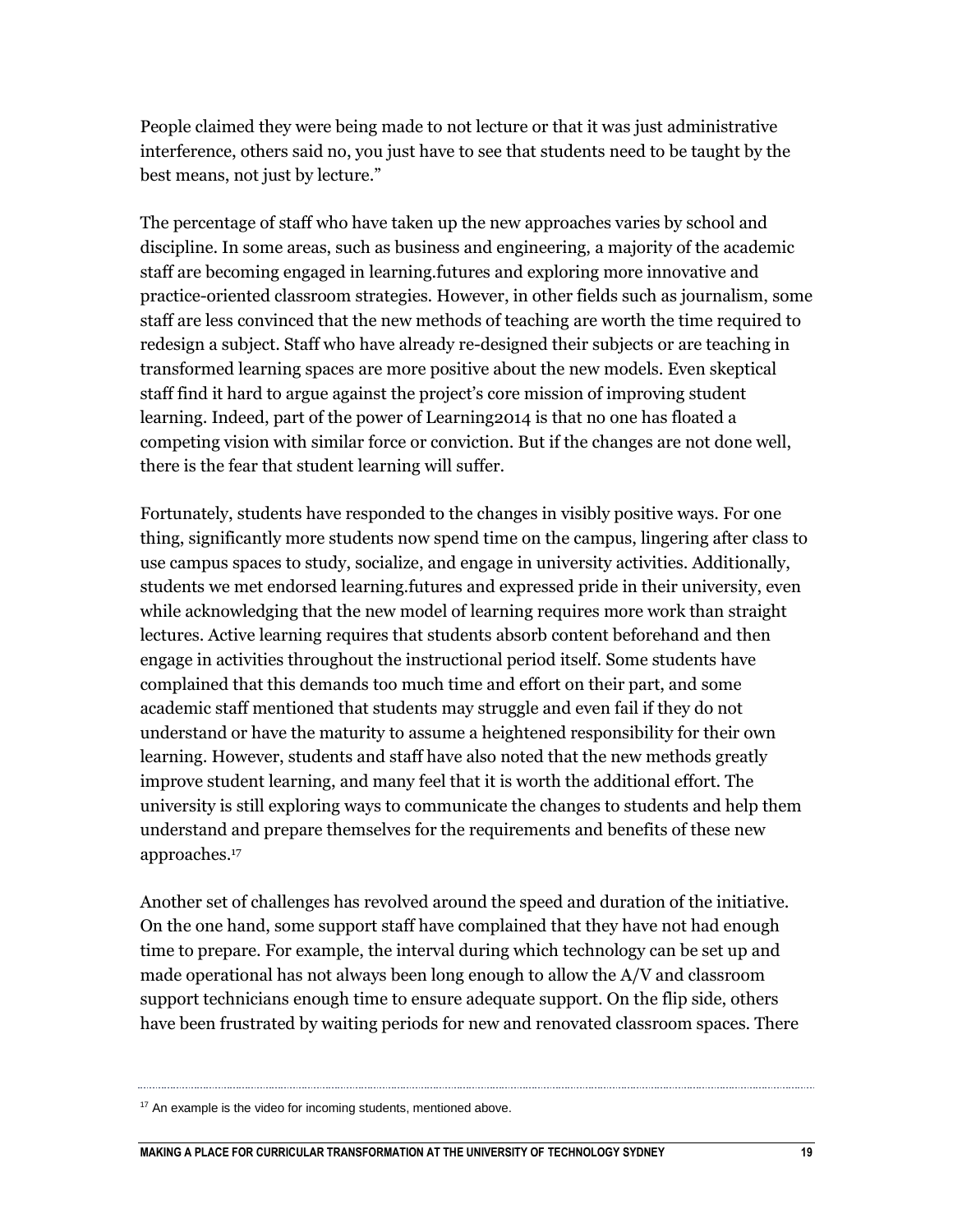were not enough spaces available, and some staff did not want to bother making the changes if they did not have access to one of the new learning spaces.

More support staff would have made the opening of new buildings and the transformation of subjects much smoother. The number of spaces AVS supports doubled but the staff did not. They have coped with this by shuffling around staff assignments, doing some remote management of facilities, and bringing on more student workers, especially at the beginning of each term. By charging some faculties for the services they provide, they are able to pay overtime for regular personnel or hire part-timers to fill gaps, but they find that they are usually working to capacity. Support staff also felt rushed to roll out their services when the first new building was opened. It would have been easier if they had more time and staff to solve the problems.

There is worry that "change fatigue" may set in and challenge momentum. Some staff have reported that they feel pushed to the limit and wish that supports and processes were fully implemented to make the transitions smooth. Other staff have mentioned that they feel they need to pick and choose the changes that they want to make, at least in the short term.

Despite the challenges, the changes are seen as overwhelmingly positive. Many of the challenges were predicted ahead of time, and forethought and adept responses have enabled the project to continue moving forward quickly and with impressive preliminary results.

### **Evidence of Impact**

Although it is still early days for Learning2014 and learning.futures, there are already indications of success. For example, post-occupancy evaluations of redesigned spaces indicate that students frequently use the spaces and rate them highly. They also suggest that students are more actively engaging with their peers and with subject content. Staff report anecdotally that student understanding and engagement have grown in the redesigned subjects, and students' end of course evaluations also rate the new subjects more highly than the previous versions. Student reactions to our interview questions were also positive in regard to redesigned subject formats and new learning spaces.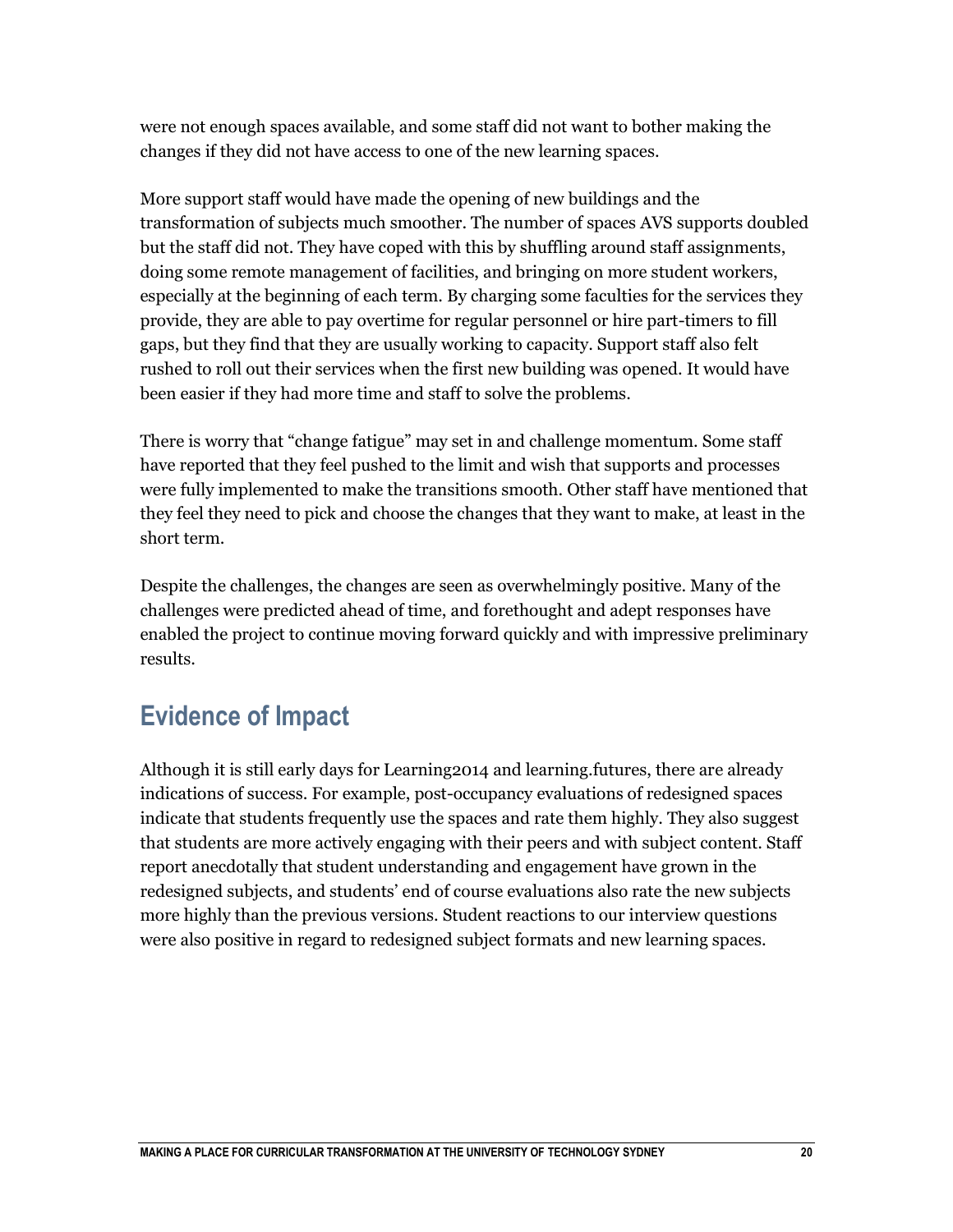Results from the Student Satisfaction Survey and the University Experience Survey, discussed above, provide early positive metrics.<sup>18</sup>

Increased demand is another indicator of success. Student and staff demand for new and upgraded facilities has grown rapidly. Furthermore, we were told that, "Within the faculty, people are now starting to use the language of Learning2014 and use the Learning2014 strategy to make decisions about courses and subjects." Relatedly, UTS is attracting new staff who are innovating and reporting positive student feedback and experiences. Students now have a much larger presence on campus than they did a few years ago and they speak highly of the spaces available to them.

It is too early to see one highly sought desired indicator of impact: increased demand for UTS graduates in industry. However, students appear to value the strong ties to industry and the relevance of what they are learning to their future careers. In at least some areas, such as architecture, the UTS degree is becoming known as characteristically "high tech" and thus desirable in many quarters.

U.S. News and World Report ranks UTS number 21 in its list of Best Global Universities in Australia/New Zealand, and the Times Higher Education World University Rankings gives UTS high scores in International Outlook.<sup>19</sup>

### **Next Steps**

The initial work of master planning, development of the new model of learning, and the first phase of construction and curricular transformation is complete. What remains is reconsideration of the UTS Model of Learning, now several years old, review of the graduate profile framework, completion of further planned construction, and institutionwide conversion of subjects and courses with accompanying graduate attributes.

Construction projects will include demolition of the building housing the first renovated space to make way for a new learning commons that includes a 24x7 library with a stateof-the-art book retrieval system. The campus will be further unified by transformation of

<sup>&</sup>lt;sup>18</sup> For more information on the Student Satisfaction Survey and the University Experience Survey, respectively: <http://www.uts.edu.au/current-students/campus-life/communication-uts/your-feedback-counts/student-feedback-survey> [https://education.gov.au/university-experience-survey.](https://education.gov.au/university-experience-survey)

<sup>&</sup>lt;sup>19</sup> For the U.S. News and World Report profile, see: [http://www.usnews.com/education/best-global-universities/university](http://www.usnews.com/education/best-global-universities/university-of-technology-sydney-505153)[of-technology-sydney-505153.](http://www.usnews.com/education/best-global-universities/university-of-technology-sydney-505153) For the Times Higher Education profile, see:

[https://www.timeshighereducation.co.uk/world-university-rankings/university-of-technology-sydney?ranking-dataset=1083.](https://www.timeshighereducation.co.uk/world-university-rankings/university-of-technology-sydney?ranking-dataset=1083)  The "International Outlook" category here examines diversity on campus and the degree to which academics collaborate with colleagues in other countries on research projects.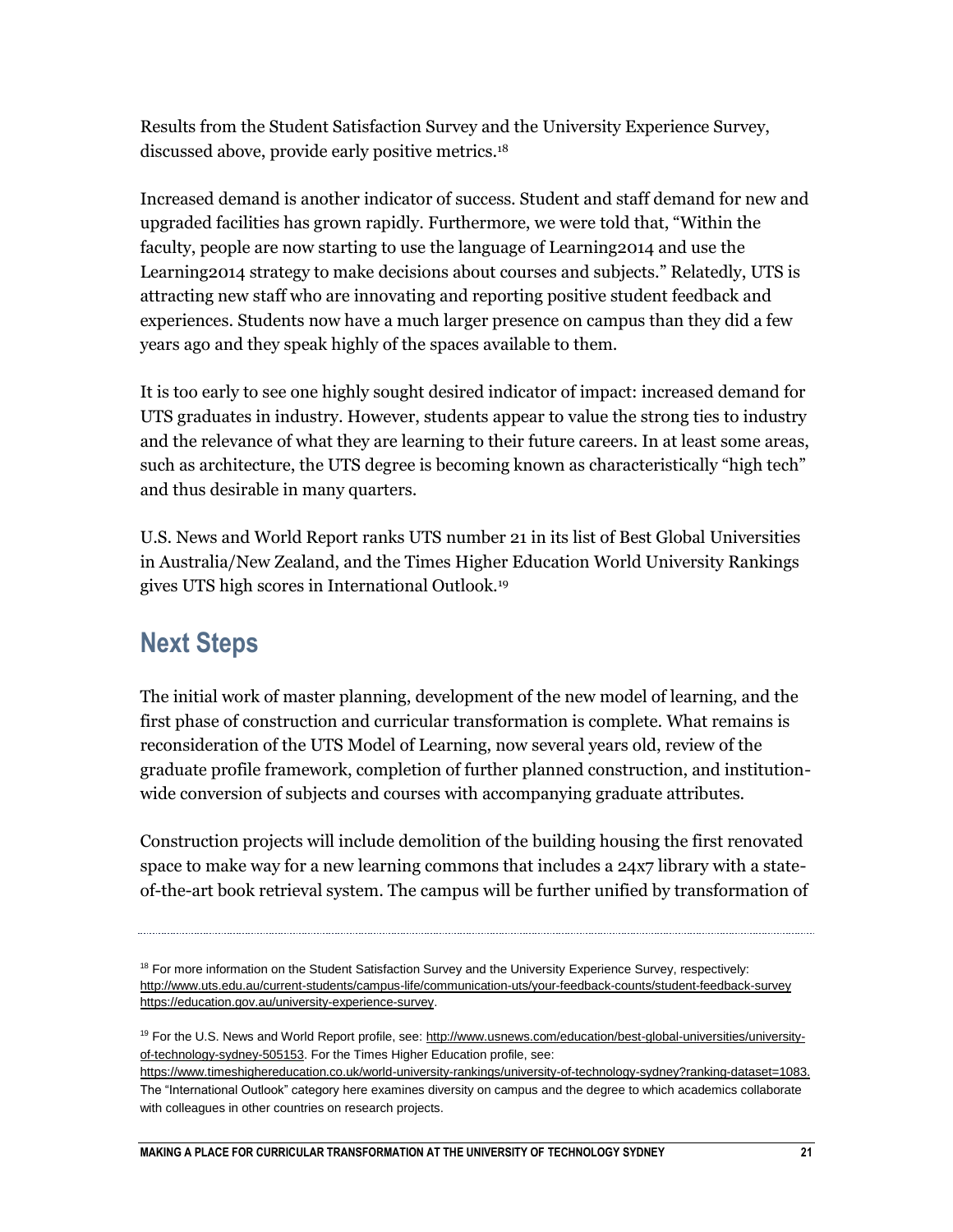an old rail spur into a walkway connecting Darling Harbor, the Powerhouse Museum, and Central Station via the heart of the UTS campus.

On the curricular side, faculties have individual agreements with the university to achieve timely conversion of subjects. Staff will receive resources to effect these conversions but will also be subject to a university-wide system of peer review to ensure compliance. Additionally, changes in the ways students provide feedback may contribute to staff thinking on new practices.

Course conversion will be accompanied by additional work on the assessment of student learning and the connection between assessment and graduate attributes that relate to skills in a wide range of areas, including new media literacies, data familiarity, transdisciplinarity, and numeracy. Transdisciplinarity in particular is relevant to preparation for students entering industry in rapidly changing fields, where the future is uncertain and innovation regularly occurs by crossing disciplinary boundaries. Accordingly, learning.futures has seen the launch of new transdisciplinary courses, beginning with the Bachelor of Creative Intelligence and Innovation and the Master of Data Science and Innovation. Other new offerings are in development. In these new courses, students are to work with complex problems, using diverse, creative perspectives drawn from different disciplines and stakeholders, reframing problems through this approach to generate, test, and bring new ideas to fruition for the common good.

As learning.futures moves forward, the strategy will focus on the following elements:

- » The continuation of Learning2014 practices, such as flipped learning
- » Review of the UTS Model of Learning and Graduate Profile Framework
- » Strategies to enhance the employment outcomes of students
- » Opportunities for all students to undertake an internship or similar experience

### **Success Factors**

Several features of the Learning2014 initiative and its implementation stand out as key to its success at UTS.

1. The leadership had a vibrant presence and provided the university with a clear vision. Leadership communicated the vision clearly and frequently to staff and other key stakeholders around the university. Everyone at UTS knew what Learning2014 was, how it was being carried out, and how they could become involved. In addition, the leadership committed substantial resources to this initiative and made sure adequate support was readily available.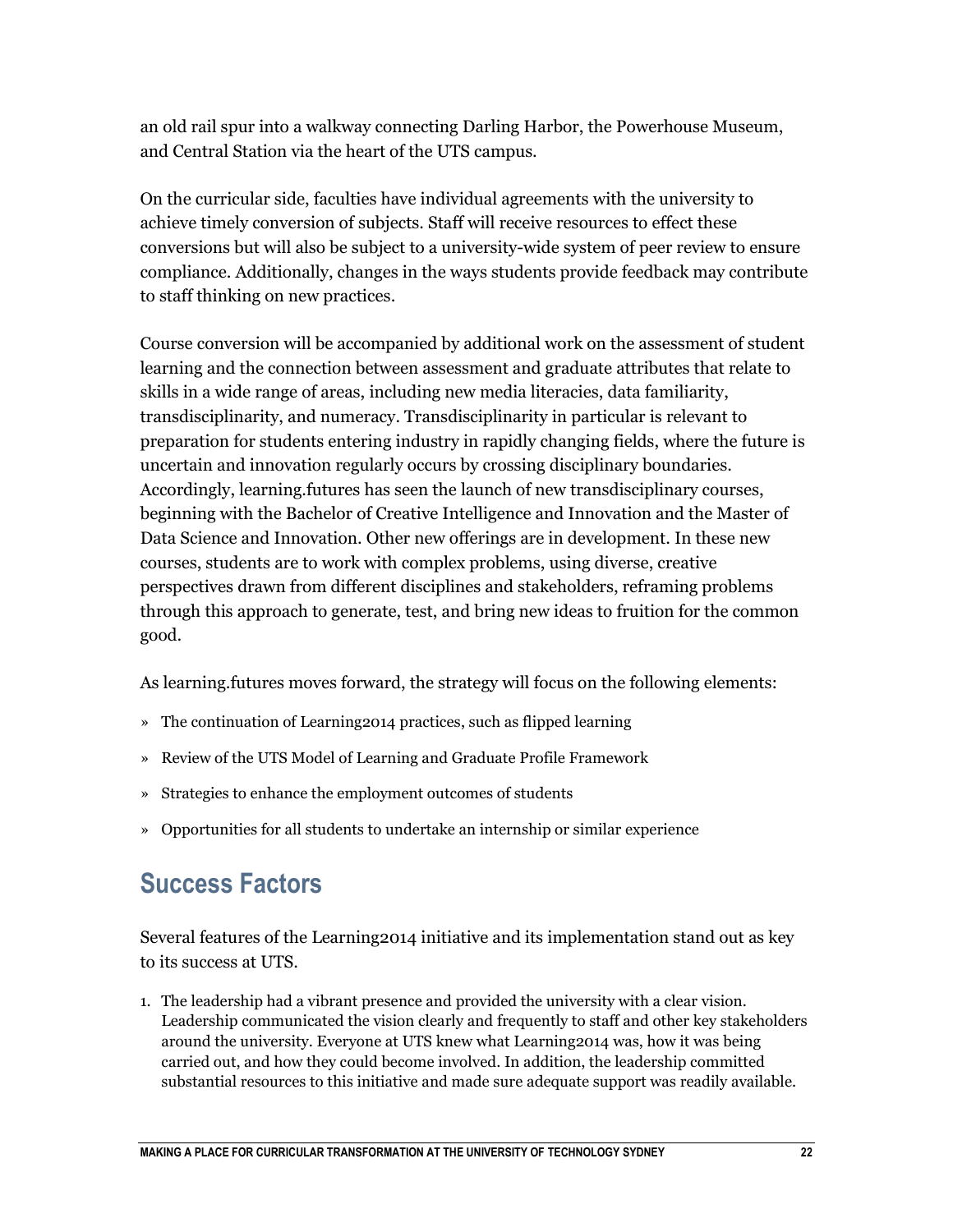- 2. Staff were provided support so they could become involved in selecting and implementing new methods of learning and designing the spaces in which they would teach. The initiative invited participation throughout the university community and elicited contributions from a wide variety of stakeholders. There were multiple opportunities for staff to share innovative practice and learn from others.
- 3. Research was given a central role in the initiative in traditional ways—including support for a strong research basis within the disciplines—as well as novel ways—such as fresh attention to theory and research on student learning as the foundation of the new pedagogy and the inspiration for innovative classroom approaches.
- 4. Support services enabled change on a large scale and ensured that staff were able to do their part.
- 5. Evidence of the impacts of new spaces and new methods motivated additional staff to engage in the project and encouraged further renovations of learning spaces.
- 6. Technology was understood to be essential and every effort was made to implement the best tools for each need.
- 7. Student learning has remained central throughout. The four-fold focus on the students, curriculum, space, and technology has been key to the success of this initiative: how students learn, what they learn, where they learn, what they will do with what they learn, and what tools facilitate their learning.

### **Conclusion**

Over the past eight years, UTS has undergone a remarkable transition, from a tired campus that housed an unsung technical institute to a major presence in Australia's largest city where learning and research draw the attention of students, the higher education community, industry, and the public.

Students have a strong presence and are engaged in learning throughout the campus. Learning.futures now continues the work of Learning2014, drawing on and extending the work that has already begun. New renovations are under way and staff continue the work of implementing transformed courses. The connection between UTS and its Sydney neighbors in the arts precinct and central business district continue to grow through campus visits, student co-ops and internships, and the placement of graduates in a wide range of coveted technology positions.

UTS has shown that it is possible to change the way learning takes place on a large scale and with positive results. The integration of the top-down vision with conditions for bottom-up implementation has effected achievement of the leadership's broad and important goals through outstanding performance at all staff levels. There was a vision of UTS: expanded, renewed, and preeminent in its field. And there was a vision of its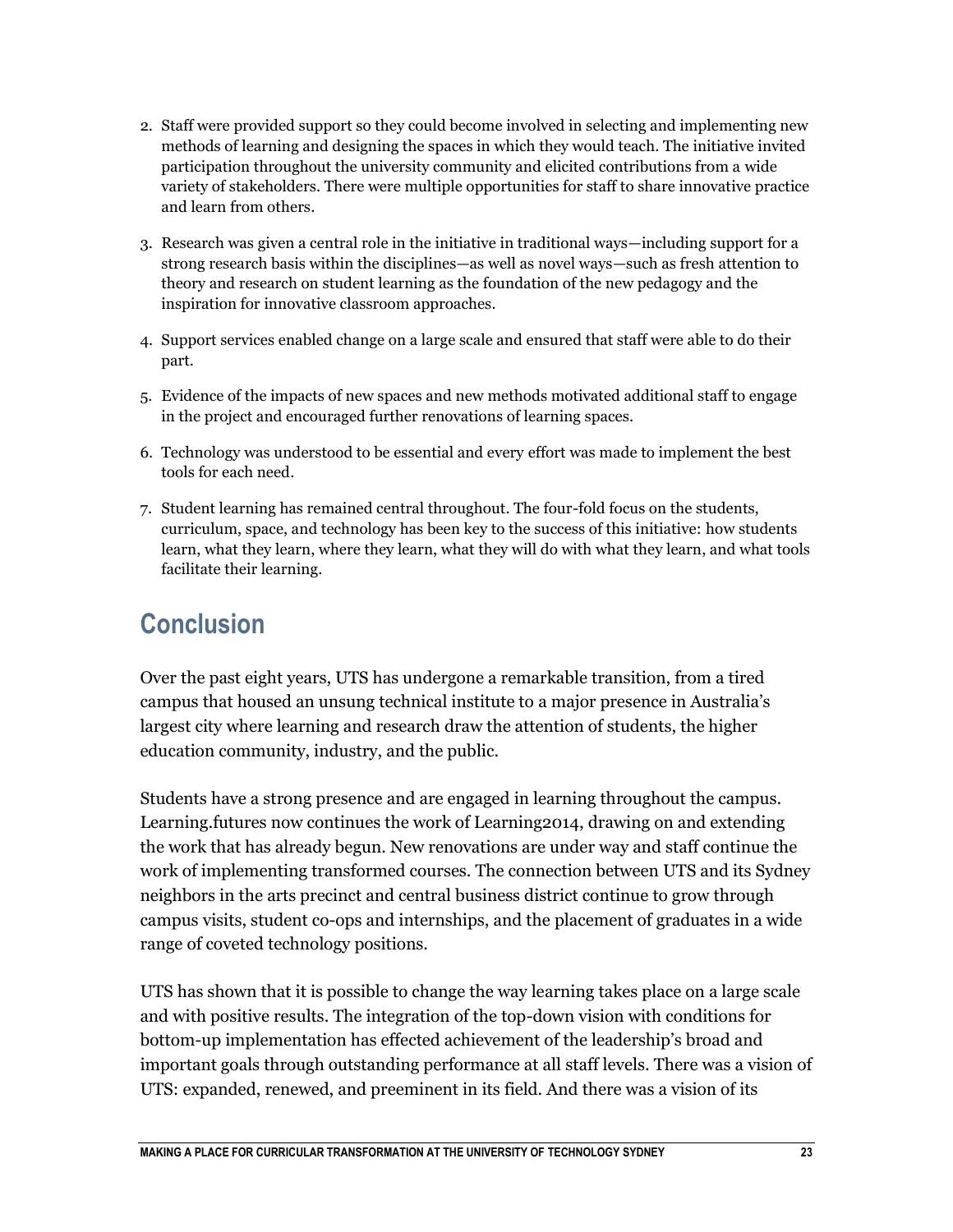students: professional from day one and, upon graduation, talented, educated, technologically advanced, and competitive in the marketplace. UTS's unique combination of campus master plan and pedagogical innovation has enabled its remarkable progress to this point and will energize its continued efforts to improve learning and learning environments, foster creativity and innovation, build community and global connections, and utilize research on content and pedagogy in a real-world place that is purpose built for its visionary approach.